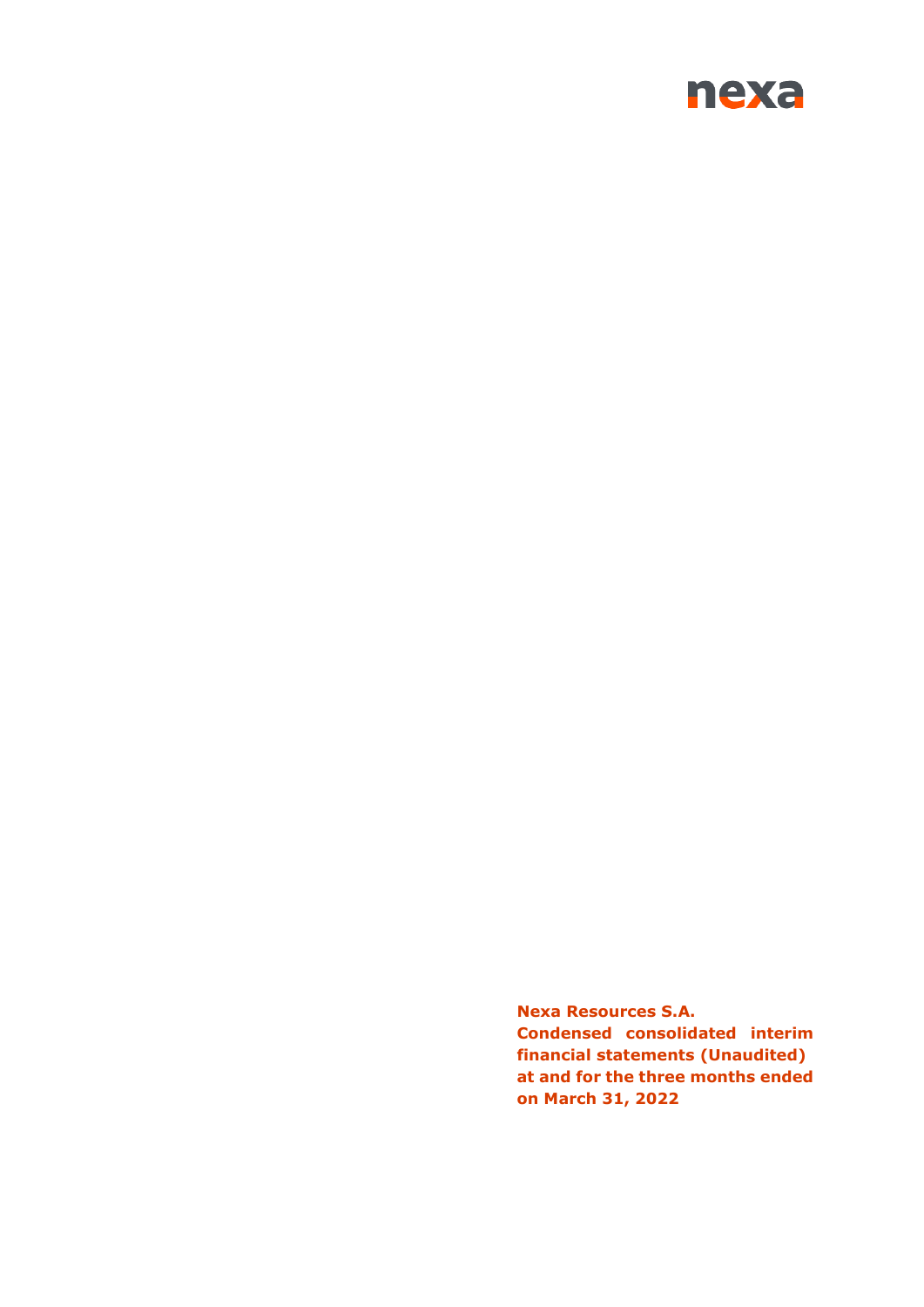

## **Contents**

## Condensed consolidated financial interim statements

| Condensed consolidated interim statement of changes in shareholders' equity 7 |  |
|-------------------------------------------------------------------------------|--|

### Notes to the condensed consolidated interim financial statements

| 1  |                                                                                     |  |
|----|-------------------------------------------------------------------------------------|--|
| 2  |                                                                                     |  |
| 3  | Basis of preparation of the condensed consolidated interim financial statements  10 |  |
| 4  |                                                                                     |  |
| 5  |                                                                                     |  |
| 6  |                                                                                     |  |
| 7  |                                                                                     |  |
| 8  |                                                                                     |  |
| 9  |                                                                                     |  |
| 10 |                                                                                     |  |
| 11 |                                                                                     |  |
| 12 |                                                                                     |  |
| 13 |                                                                                     |  |
| 14 |                                                                                     |  |
| 15 |                                                                                     |  |
| 16 |                                                                                     |  |
| 17 |                                                                                     |  |
| 18 |                                                                                     |  |
|    |                                                                                     |  |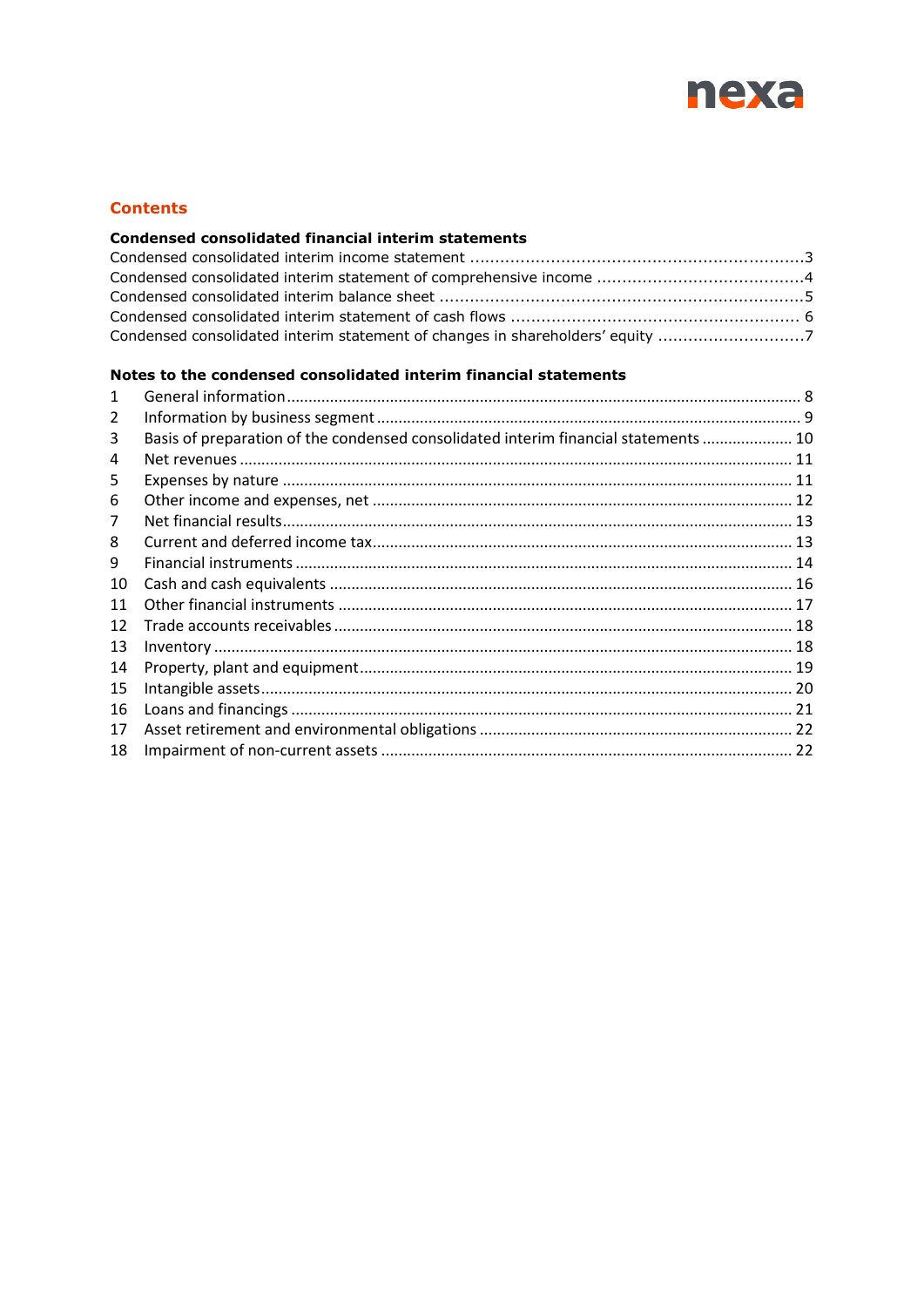

#### **Condensed consolidated interim income statement Unaudited Three months ended on March 31 All amounts in thousands of US dollars, unless otherwise stated**

|                                                                   | <b>Note</b>    | March 31,<br>2022 | March 31,<br>2021 |
|-------------------------------------------------------------------|----------------|-------------------|-------------------|
| Net revenues                                                      | $\overline{4}$ | 722,136           | 602,929           |
| Cost of sales                                                     | 5              | (524, 780)        | (428, 870)        |
| <b>Gross profit</b>                                               |                | 197,356           | 174,059           |
| <b>Operating expenses</b>                                         |                |                   |                   |
| Selling, general and administrative                               | 5              | (36, 049)         | (30, 450)         |
| Mineral exploration and project evaluation                        | 5              | (17, 244)         | (14, 314)         |
| Other income and expenses, net                                    | 6              | (20, 905)         | (8, 531)          |
|                                                                   |                | (74, 198)         | (53, 295)         |
| <b>Operating income</b>                                           |                | 123,158           | 120,764           |
|                                                                   |                |                   |                   |
| <b>Net financial results</b>                                      | $\overline{7}$ |                   |                   |
| Financial income                                                  |                | 3,708             | 1,921             |
| Financial expenses                                                |                | (43, 399)         | (34, 215)         |
| Other financial items, net                                        |                | 50,344            | (41, 885)         |
|                                                                   |                | 10,653            | (74, 179)         |
| Income before income tax                                          |                | 133,811           | 46,585            |
| Income tax                                                        | 8(a)           |                   |                   |
| Current                                                           |                | (43, 224)         | (37, 563)         |
| Deferred                                                          |                | (16, 409)         | 22,589            |
| Net income for the period                                         |                | 74,178            | 31,611            |
| Attributable to NEXA's shareholders                               |                | 63,012            | 22,787            |
| Attributable to non-controlling interests                         |                | 11,166            | 8,824             |
| Net income for the period                                         |                | 74,178            | 31,611            |
| Weighted average number of outstanding<br>shares $-$ in thousands |                | 132,439           | 132,439           |
| Basic and diluted earnings per<br>share $-$ USD                   |                | 0.48              | 0.17              |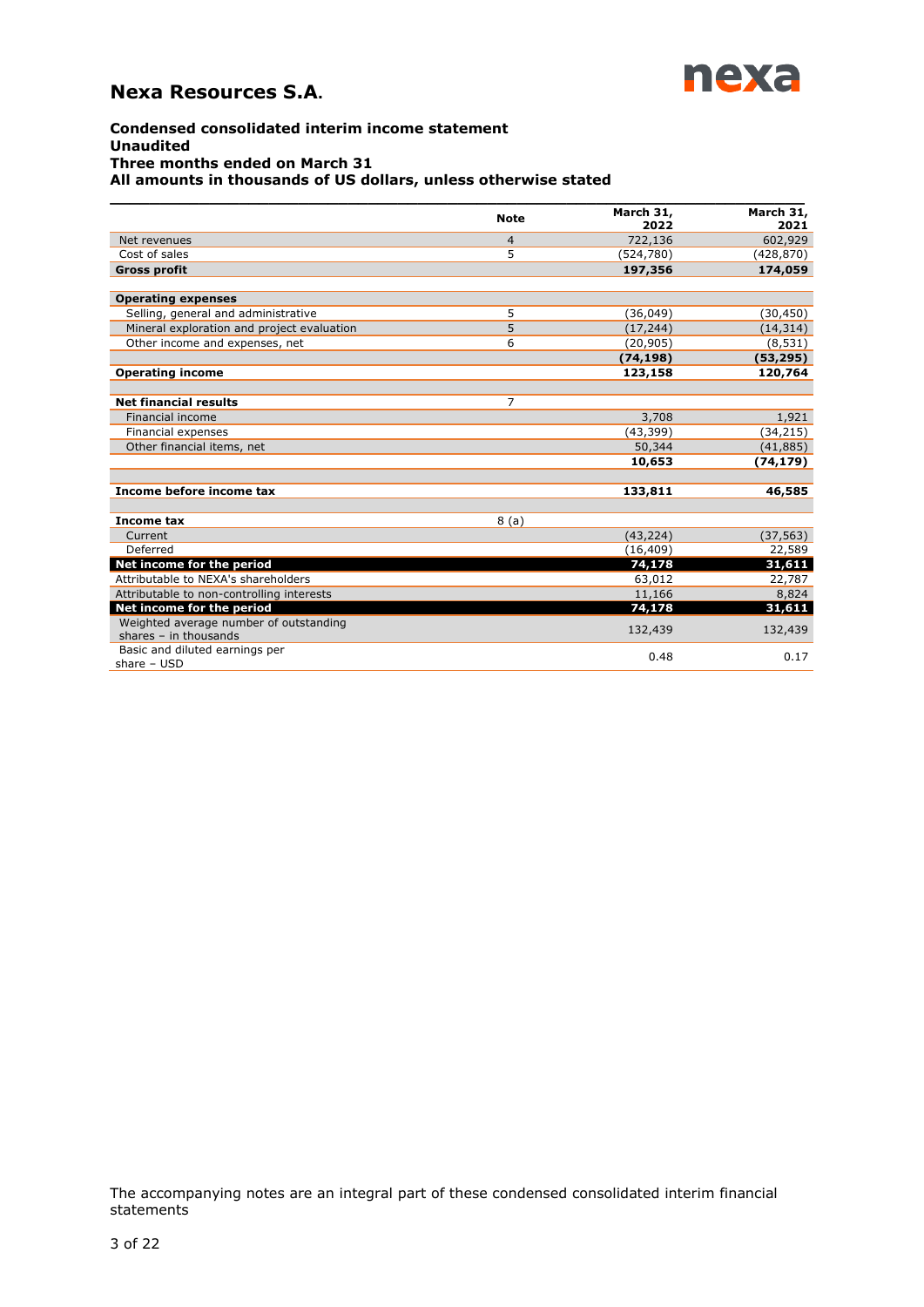

#### **Condensed consolidated interim statement of comprehensive income Unaudited Three months ended on March 31 All amounts in thousands of US dollars, unless otherwise stated**

|                                                                                                                  | <b>Note</b>       | March 31,<br>2022 | March 31,<br>2021 |
|------------------------------------------------------------------------------------------------------------------|-------------------|-------------------|-------------------|
| Net income for the period                                                                                        |                   | 74,178            | 31,611            |
| Other comprehensive income (loss), net of income tax - items<br>that can be reclassified to the income statement |                   |                   |                   |
| Cash flow hedge accounting                                                                                       | 11 $(c)$          | 1,078             | 36                |
| Deferred income tax                                                                                              |                   | (582)             | (121)             |
| Translation adjustment of foreign subsidiaries                                                                   |                   | 165,428           | (51, 786)         |
|                                                                                                                  |                   | 165,924           | (51, 871)         |
| Other comprehensive loss, net of income tax - items that will<br>not be reclassified to the income statement     |                   |                   |                   |
| Changes in fair value of financial liabilities related to changes in the<br>Company's own credit risk            | 16 <sub>(b)</sub> | (487)             | (1, 332)          |
| Deferred income tax                                                                                              |                   | 165               | 403               |
| Changes in fair value of investments in equity instruments                                                       |                   | 192               | 119               |
|                                                                                                                  |                   | (130)             | (810)             |
| Other comprehensive income (loss) for the period, net of<br>income tax                                           |                   | 165,794           | (52,681)          |
|                                                                                                                  |                   |                   |                   |
| Total comprehensive income (loss) for the period                                                                 |                   | 239,972           | (21,070)          |
| Attributable to NEXA's shareholders                                                                              |                   | 221,195           | (25, 484)         |
| Attributable to non-controlling interests                                                                        |                   | 18,777            | 4,414             |
| Total comprehensive income (loss) for the period                                                                 |                   | 239,972           | (21,070)          |

\_\_\_\_\_\_\_\_\_\_\_\_\_\_\_\_\_\_\_\_\_\_\_\_\_\_\_\_\_\_\_\_\_\_\_\_\_\_\_\_\_\_\_\_\_\_\_\_\_\_\_\_\_\_\_\_\_\_\_\_\_\_\_\_\_\_\_\_\_\_\_\_\_\_\_\_\_\_\_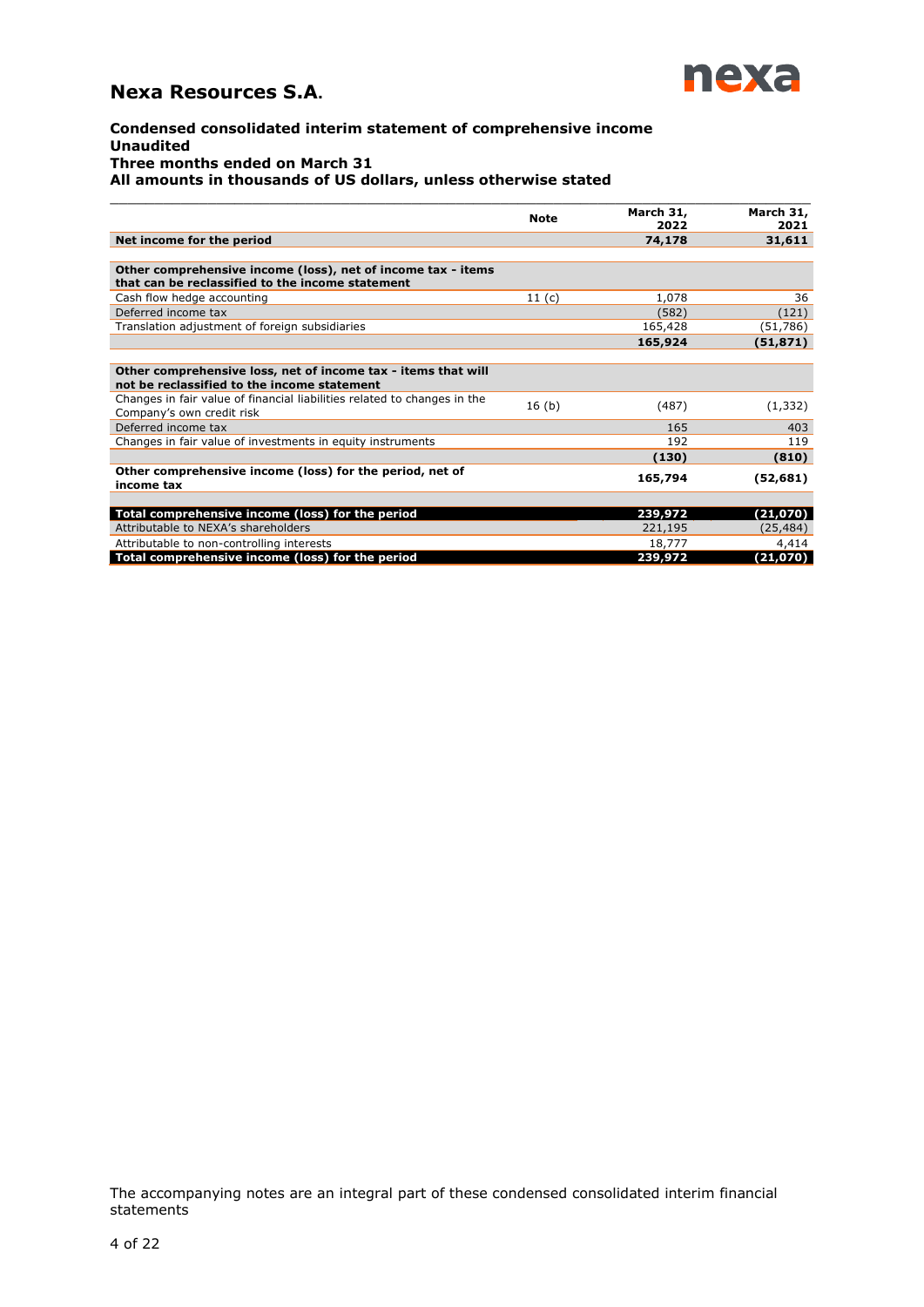

# **Condensed consolidated interim balance sheet Unaudited**

## **All amounts in thousands of US Dollars, unless otherwise stated**

| Assets                                         | <b>Note</b> | March 31,<br>2022 | <b>December</b><br>31, 2021 |
|------------------------------------------------|-------------|-------------------|-----------------------------|
| <b>Current assets</b>                          |             |                   |                             |
| Cash and cash equivalents                      | 10(a)       | 576,192           | 743,817                     |
| <b>Financial investments</b>                   |             | 22,758            | 19,202                      |
| Other financial instruments                    | 11(a)       | 21,396            | 16,292                      |
| Trade accounts receivables                     | 12          | 189,014           | 231,174                     |
| Inventory                                      | 13          | 514,557           | 372,502                     |
| Recoverable income tax                         |             | 4,291             | 8,703                       |
| Other assets                                   |             | 77,776            | 81,119                      |
|                                                |             | 1,405,984         | 1,472,809                   |
| <b>Non-current assets</b>                      |             |                   |                             |
| Investments in equity instruments              |             | 3,915             | 3,723                       |
| Other financial instruments                    | 11(a)       | 146               | 102                         |
| Deferred income tax                            |             | 165,097           | 168,205                     |
| Recoverable income tax                         |             | 4,939             | 4,223                       |
| Other assets                                   |             | 111,759           | 98,584                      |
| Property, plant and equipment                  | 14          | 2,352,932         | 2,087,730                   |
| Intangible assets                              | 15          | 1,091,120         | 1,056,771                   |
| Right-of-use assets                            |             | 13,072            | 12,689                      |
|                                                |             | 3,742,980         | 3,432,027                   |
|                                                |             |                   |                             |
| <b>Total assets</b>                            |             | 5,148,964         | 4,904,836                   |
| Liabilities and shareholders' equity           |             |                   |                             |
| <b>Current liabilities</b>                     |             |                   |                             |
| Loans and financings                           | 16(a)       | 49,927            | 46,713                      |
| Lease liabilities                              |             | 15,713            | 16,246                      |
| Other financial instruments                    | 11(a)       | 21,835            | 22,684                      |
| Trade payables                                 |             | 376,935           | 411,818                     |
| Confirming payables                            |             | 283,677           | 232,860                     |
| Dividends payable                              |             | 12,650            | 11,441                      |
| Asset retirement and environmental obligations | 17          | 36,841            | 31,953                      |
| Contractual obligations                        |             | 34,824            | 33,156                      |
| Salaries and payroll charges                   |             | 50,364            | 76,031                      |
| Tax liabilities                                |             | 45,802            | 65,063                      |
| Other liabilities                              |             | 33,445            | 41,317                      |
|                                                |             | 962,013           | 989,282                     |
| <b>Non-current liabilities</b>                 |             |                   |                             |
| Loans and financings                           | 16(a)       | 1,654,483         | 1,652,602                   |
| Lease liabilities                              |             | 4,402             | 3,393                       |
| Other financial instruments                    | 11(a)       | 62,127            | 241                         |
| Asset retirement and environmental obligations | 17          | 240,864           | 232,197                     |
| Provisions                                     |             | 45,694            | 36,828                      |
| Deferred income tax                            |             | 203,783           | 208,583                     |
| Contractual obligations                        |             | 105,984           | 114,076                     |
| <b>Other liabilities</b>                       |             | 35,362            | 23,354                      |
|                                                |             | 2,352,699         | 2,271,274                   |
|                                                |             |                   |                             |
| <b>Total liabilities</b>                       |             | 3,314,712         | 3,260,556                   |
| Shareholders' equity                           |             |                   |                             |
| Attributable to NEXA's shareholders            |             | 1,557,468         | 1,386,273                   |
| Attributable to non-controlling interests      |             | 276,784           | 258,007                     |
|                                                |             | 1,834,252         | 1,644,280                   |
| Total liabilities and shareholders' equity     |             | 5,148,964         | 4,904,836                   |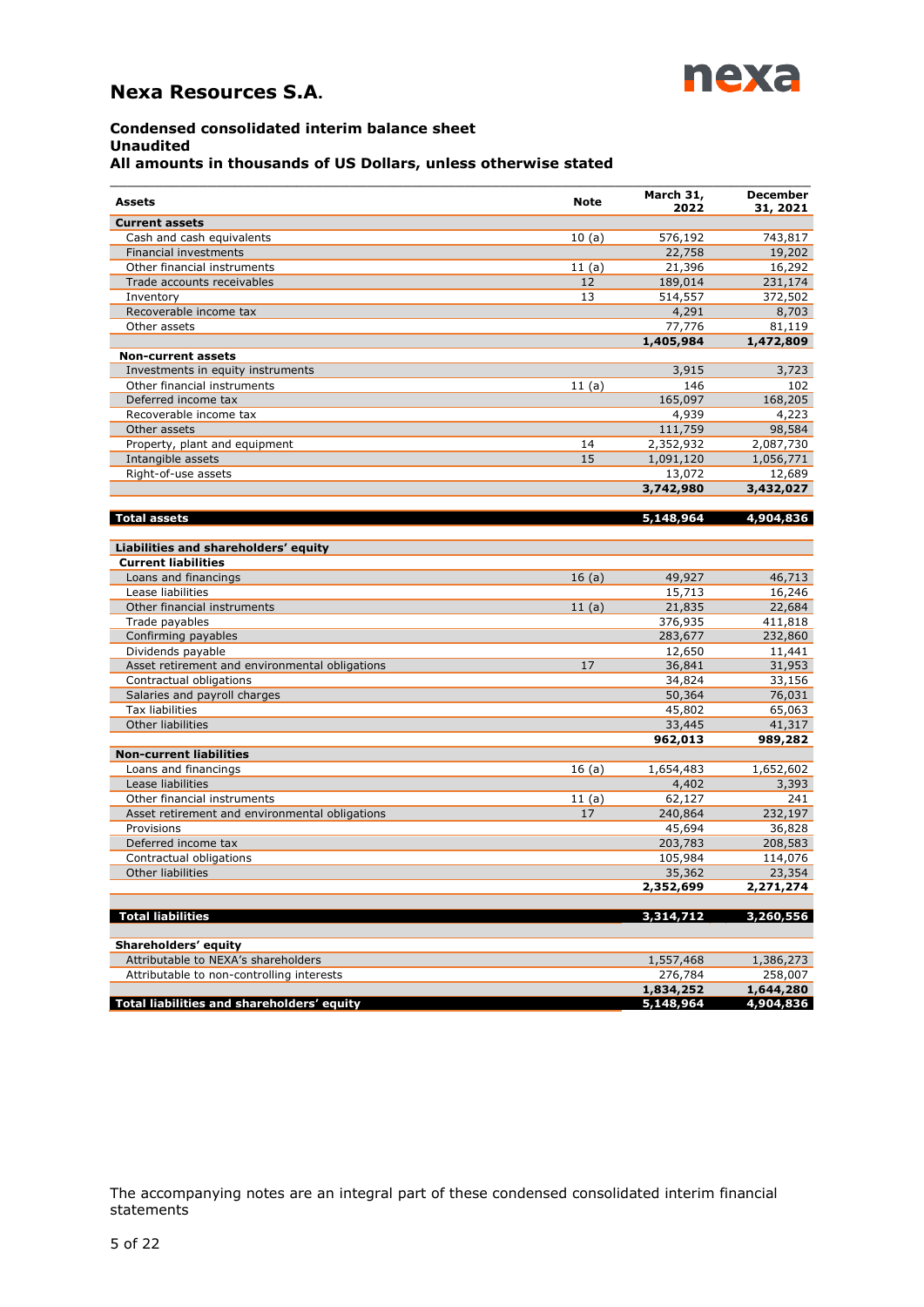

#### **Condensed consolidated interim statement of cash flows Unaudited Three months ended on March 31 All amounts in thousands of US Dollars, unless otherwise stated**

|                                                           | <b>Note</b>       | March 31,  | March 31, |
|-----------------------------------------------------------|-------------------|------------|-----------|
| Cash flows from operating activities                      |                   | 2022       | 2021      |
| Income before income tax                                  |                   | 133,811    | 46,585    |
| Depreciation and amortization                             |                   | 65,892     | 59,198    |
| Interest and foreign exchange effects                     |                   | 5,532      | 32,906    |
| Loss (gain) on sale of property, plant and equipment      | 6                 | 84         | (393)     |
| Changes in accruals                                       |                   | 8,743      | 9,674     |
| Changes in fair value of loans and financings             | $\overline{7}$    | 433        | (8, 875)  |
| Changes in fair value of derivative financial instruments | 11 <sub>(c)</sub> | 316        | 13,480    |
| Changes in fair value of offtake agreement                | 11(d)             | 19,427     |           |
| Contractual obligations                                   |                   | (7,670)    | (13, 310) |
| Changes in operating assets and liabilities               | 10(b)             | (156, 441) | 13,142    |
| Cash provided by operating activities                     |                   | 70,126     | 152,407   |
|                                                           |                   |            |           |
| Interest paid on loans and financings                     | 16(b)             | (30, 739)  | (35, 493) |
| Premium paid on bonds repurchase                          | 16(b)             | (3, 277)   |           |
| Interest paid on lease liabilities                        |                   | (59)       | (302)     |
| Income tax paid                                           |                   | (58, 632)  | (21,948)  |
|                                                           |                   |            |           |
| Net cash (used in) provided by operating activities       |                   | (22, 580)  | 94,664    |
| Cash flows from investing activities                      |                   |            |           |
| Additions of property, plant and equipment                |                   | (83, 273)  | (82, 623) |
| Additions of intangible assets                            |                   | (194)      |           |
| Net sales of financial investments                        |                   | 2,006      | 6,651     |
| Proceeds from the sale of property, plant and equipment   |                   | 212        | 779       |
| Investments in equity instruments                         |                   |            | (6, 220)  |
| Net cash used in investing activities                     |                   | (81, 249)  | (81, 413) |
|                                                           |                   |            |           |
| Cash flows from financing activities                      |                   |            |           |
| New loans and financings                                  | 16 <sub>(b)</sub> | 90,000     |           |
| Payments of loans and financings                          | 16(b)             | (4,739)    | (47, 204) |
| Bonds repurchase                                          | 16 <sub>(b)</sub> | (128, 470) |           |
| Payments of lease liabilities                             |                   | (1,984)    | (2, 257)  |
| Dividends paid                                            | 1 <sub>(c)</sub>  | (43, 874)  | (33, 145) |
| Payments of share premium                                 | 1 <sub>(c)</sub>  | (6, 126)   |           |
| Net cash used in financing activities                     |                   | (95, 193)  | (82, 606) |
|                                                           |                   |            |           |
| Foreign exchange effects on cash and cash equivalents     |                   | 31,397     | (10, 753) |
|                                                           |                   |            |           |
| Decrease in cash and cash equivalents                     |                   | (167, 625) | (80, 108) |
| Cash and cash equivalents at the beginning of the period  |                   | 743,817    | 1,086,163 |
| Cash and cash equivalents at the end of the period        |                   | 576,192    | 1,006,055 |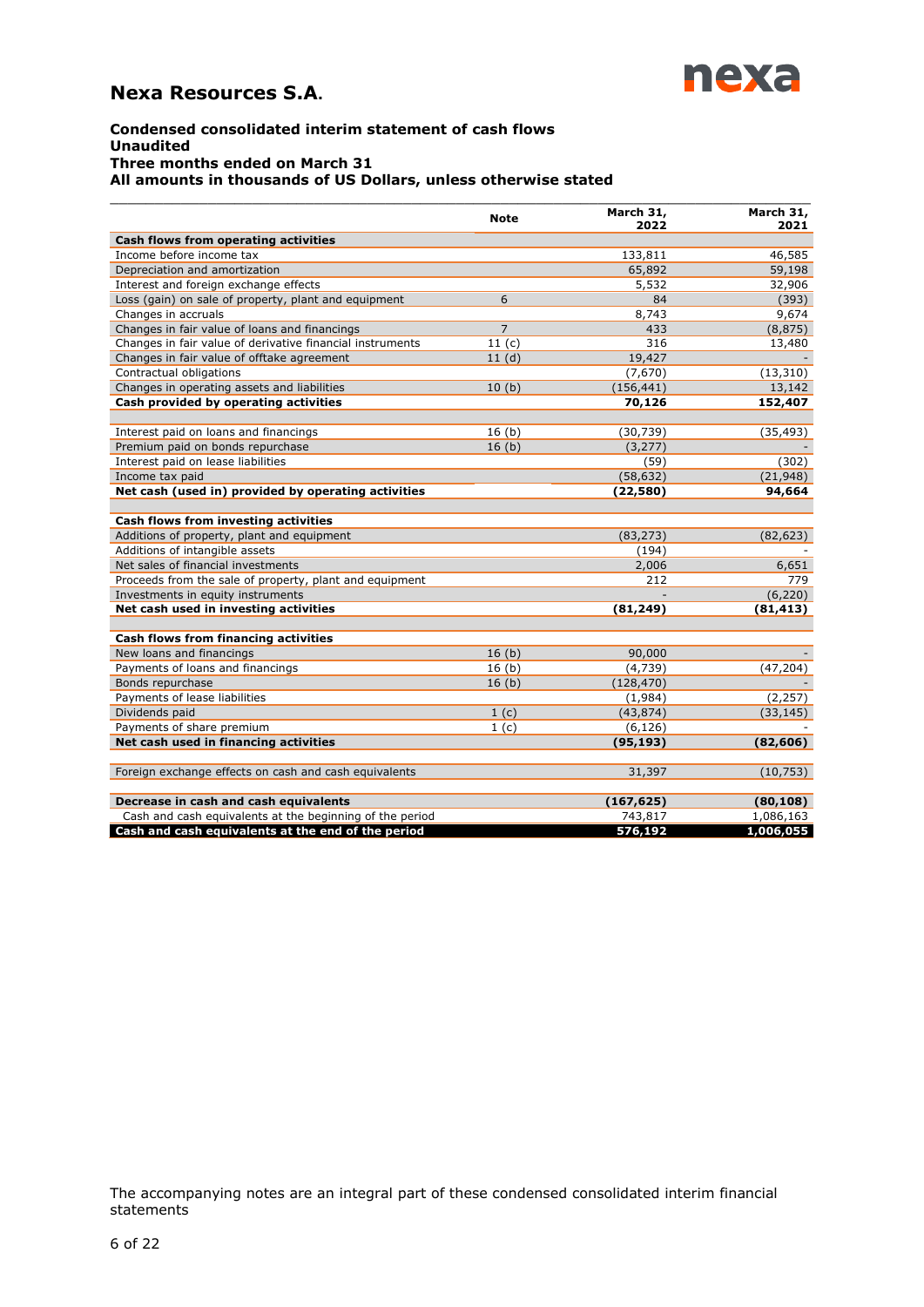

**Condensed consolidated interim statement of changes in shareholders' equity Unaudited**

**At and for the three months ended on March 31**

**All amounts in thousands of US dollars, unless otherwise stated**

|                                                                       | Capital                  | <b>Share</b><br>premium  | <b>Additional</b><br>paid in<br>capital | <b>Retained</b><br>earnings<br>(cumulative<br>deficit) | Accumulated<br>other<br>comprehensive<br>loss | <b>Total NEXA's</b><br>shareholders | Non-<br>controllina<br>interests | Total<br>shareholders'<br>equity |
|-----------------------------------------------------------------------|--------------------------|--------------------------|-----------------------------------------|--------------------------------------------------------|-----------------------------------------------|-------------------------------------|----------------------------------|----------------------------------|
| <b>At January 1, 2021</b>                                             | 132,438                  | 1,043,755                | 1,245,418                               | (814, 675)                                             | (229,491)                                     | 1,377,445                           | 243,799                          | 1,621,244                        |
| Net income for the period                                             |                          |                          | $\overline{\phantom{a}}$                | 22,787                                                 | -                                             | 22,787                              | 8,824                            | 31,611                           |
| Other comprehensive loss for the period                               |                          | $\overline{\phantom{0}}$ | $\overline{\phantom{a}}$                | $\overline{\phantom{0}}$                               | (48, 271)                                     | (48, 271)                           | (4, 410)                         | (52, 681)                        |
| Total comprehensive (loss) income for the<br>period                   | -                        | $\overline{\phantom{0}}$ | $\overline{\phantom{0}}$                | 22,787                                                 | (48, 271)                                     | (25, 484)                           | 4,414                            | (21,070)                         |
| Dividends distribution to NEXA's shareholders - USD<br>0.26 per share |                          | $\overline{\phantom{0}}$ |                                         | (35,000)                                               | $\overline{\phantom{a}}$                      | (35,000)                            | $\overline{\phantom{a}}$         | (35,000)                         |
| Dividends distribution to non-controlling interests                   | -                        | <u>_</u>                 | $\overline{\phantom{0}}$                |                                                        | -                                             |                                     | (3,925)                          | (3,925)                          |
| <b>Total distributions to shareholders</b>                            | $\overline{\phantom{0}}$ |                          | $\blacksquare$                          | (35,000)                                               | $\blacksquare$                                | (35,000)                            | (3,925)                          | (38, 925)                        |
| At March 31, 2021                                                     | 132,438                  | 1,043,755                | 1,245,418                               | (826, 888)                                             | (277, 762)                                    | 1,316,961                           | 244,288                          | 1,561,249                        |

 $\Box \Box \Box \Box \Box \Box \Box \Box \Box$  . The set of the set of the set of the set of the set of the set of the set of the set of the set of the set of the set of the set of the set of the set of the set of the set of the set of the set of

|                                                                                          | Capital                  | Share<br>premium | <b>Additional</b><br>paid in<br>capital | <b>Retained</b><br>earnings<br>(cumulative<br>deficit) | <b>Accumulated</b><br>other<br>comprehensive<br>loss | <b>Total NEXA's</b><br>shareholders | Non-<br>controlling<br>interests | Total<br>shareholders'<br>equity |
|------------------------------------------------------------------------------------------|--------------------------|------------------|-----------------------------------------|--------------------------------------------------------|------------------------------------------------------|-------------------------------------|----------------------------------|----------------------------------|
| <b>At January 1, 2022</b>                                                                | 132,438                  | 1,043,755        | 1,245,418                               | (746,308)                                              | (289,030)                                            | 1,386,273                           | 258,007                          | 1,644,280                        |
| Net income for the period                                                                |                          |                  | $\overline{\phantom{0}}$                | 63,012                                                 |                                                      | 63,012                              | 11,166                           | 74,178                           |
| Other comprehensive income for the period                                                |                          |                  | $\overline{\phantom{0}}$                |                                                        | 158,183                                              | 158,183                             | 7,611                            | 165,794                          |
| Total comprehensive income for the period                                                |                          |                  | $\overline{\phantom{a}}$                | 63,012                                                 | 158,183                                              | 221,195                             | 18,777                           | 239,972                          |
| Dividends distribution to NEXA's shareholders - USD<br>$0.33$ per share - note 1 (c)     | $\overline{\phantom{a}}$ |                  | $\sim$                                  | (43, 874)                                              | $\overline{\phantom{0}}$                             | (43, 874)                           | $\overline{\phantom{a}}$         | (43, 874)                        |
| Share premium distribution to NEXA's shareholders -<br>USD 0.05 per share - note $1$ (c) |                          | (6, 126)         |                                         |                                                        |                                                      | (6, 126)                            | ۰                                | (6, 126)                         |
| <b>Total distributions to shareholders</b>                                               |                          | (6, 126)         | $\blacksquare$                          | (43, 874)                                              | $\blacksquare$                                       | (50,000)                            | $\overline{\phantom{0}}$         | (50,000)                         |
| At March 31, 2022                                                                        | 132,438                  | 1,037,629        | 1,245,418                               | (727, 170)                                             | (130, 847)                                           | 1,557,468                           | 276,784                          | 1,834,252                        |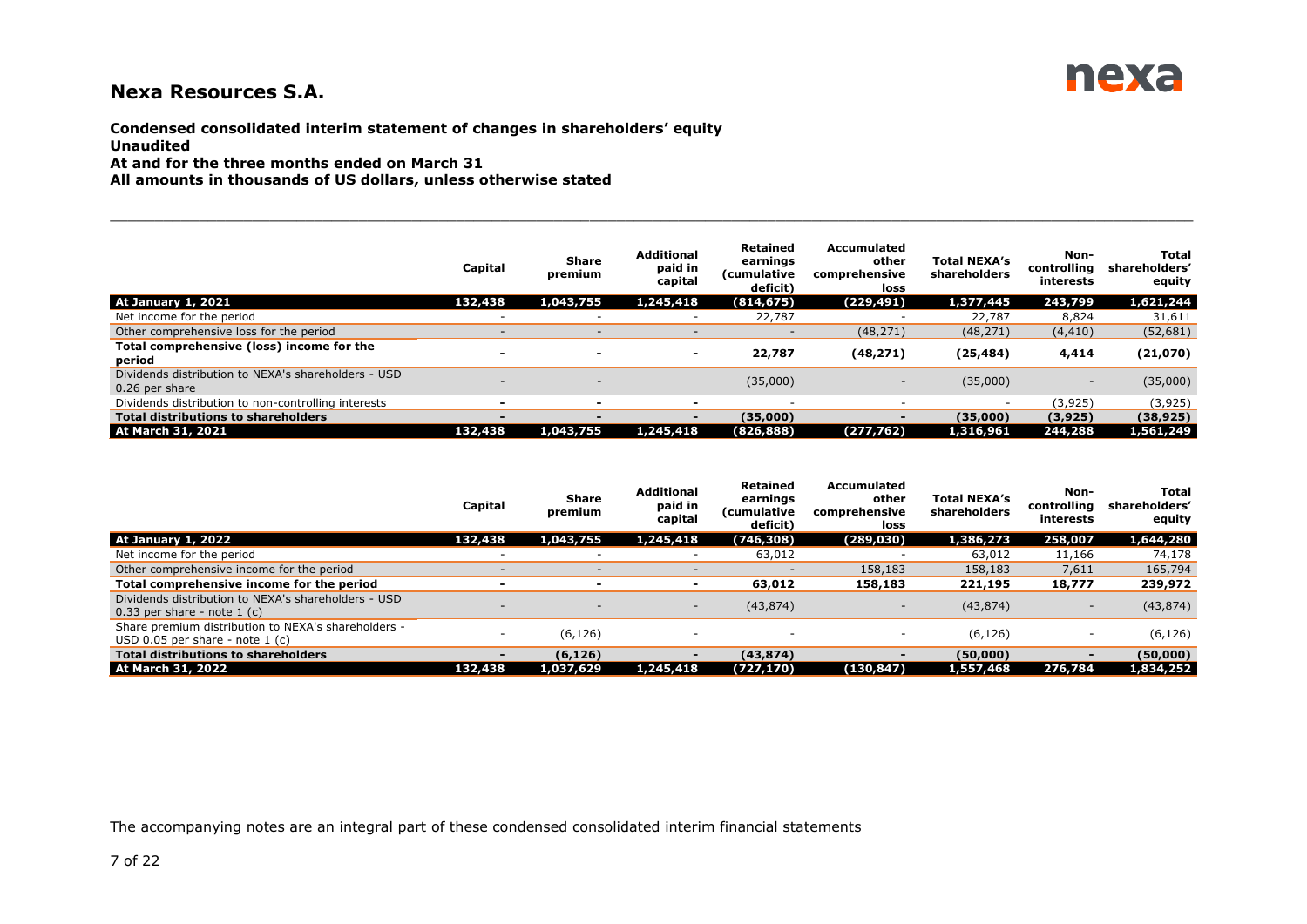

#### **Notes to the condensed consolidated interim financial statements Unaudited Three months ended on March 31 All amounts in thousands of US Dollars, unless otherwise stated**

### **1 General information**

Nexa Resources S.A. ("NEXA") is a public limited liability company (société anonyme) incorporated and domiciled in the Grand Duchy of Luxembourg. Its shares are publicly traded on the New York Stock Exchange ("NYSE").

<span id="page-7-0"></span>\_\_\_\_\_\_\_\_\_\_\_\_\_\_\_\_\_\_\_\_\_\_\_\_\_\_\_\_\_\_\_\_\_\_\_\_\_\_\_\_\_\_\_\_\_\_\_\_\_\_\_\_\_\_\_\_\_\_\_\_\_\_\_\_\_\_\_\_\_\_\_\_\_\_\_\_\_\_\_

The Company's registered office is located at 37A, Avenue J. F. Kennedy in the city of Luxembourg in the Grand Duchy of Luxembourg.

NEXA and its subsidiaries (the "Company") have operations that include large-scale, mechanized underground and open pit mines and smelters. The Company owns and operates three polymetallic mines in Peru, and two polymetallic mines in Brazil and is completing the development of its third polymetallic mine in Brazil. The Company also owns and operates a zinc smelter in Peru and two zinc smelters in Brazil.

NEXA's majority shareholder is Votorantim S.A. ("VSA"), which holds 64.68% of its equity. VSA is a Brazilian privately-owned industrial conglomerate that holds ownership interests in metal, steel, cement, and energy companies, among others.

## **Main events for the three months ended on March 31, 2022**

### **(a) Ukraine war impacts on NEXA´s financial statements and operations**

The invasion of Ukraine by Russia, the resulting conflict, and retaliatory measures by the global community have created global security concerns and economic uncertainty, including the possibility of expanded regional or global conflict, which have had, and are likely to continue to have, adverse impacts around the globe. Potential ramifications include disruption of the supply chain, which may impact production, investment, and demand and prices for the Company's products, higher and more volatile prices for oil and gas, volatility in commodity prices, and disruption of global financial markets, further exacerbating overall macroeconomic trends including inflation and rising interest rates. As of the date of this report, we have not identified any material impacts on the Company's operations, financial condition, or cash flows related to this war. However, NEXA cannot predict the future impact that this war could have on its business and operations and continues to monitor closely the developments related to it.

#### **(b) Offtake agreement**

On January 25, 2022, the Company signed an offtake agreement with an international offtaker (the "Offtaker"), in which it agrees to sell 100% of the copper concentrate produced by Aripuanã for a 5 year period starting in October 2022 up to a total of 30,810 tons, at the lower of current market prices or a price cap.

The offtake agreement resulted from negotiations with the Offtaker to sell copper concentrate in lieu of paying future royalty payments related to the acquisition of the Aripuanã project mining rights previously acquired by the Company from the Offtaker. Since the offtake agreement was structured to replace this previously existing obligation of royalty payments that were related to the acquisition of such mining rights, the amount of USD 46,100 on the inception date of the agreement, which represents the agreement's fair value, was recognized in the intangible assets and will be amortized during the life of the mine.

Additionally, the Company opted to voluntarily and irrevocably designate the entire offtake agreement at fair value through profit and loss ("FVTPL") within the scope of IFRS 9, rather than separate the value of the embedded derivative associated with the price cap, recognizing a non-cash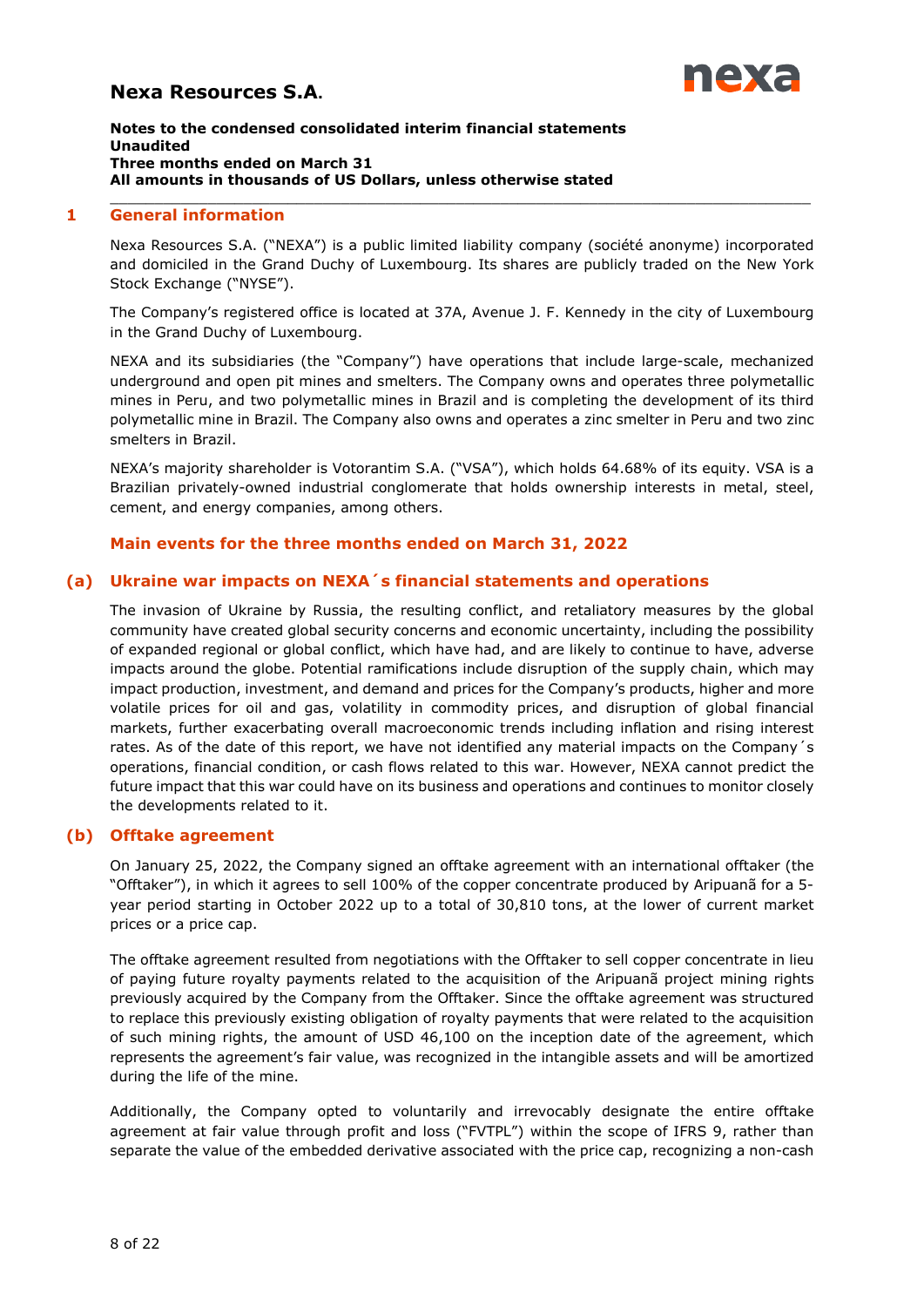

#### **Notes to the condensed consolidated interim financial statements Unaudited Three months ended on March 31 All amounts in thousands of US Dollars, unless otherwise stated**

\_\_\_\_\_\_\_\_\_\_\_\_\_\_\_\_\_\_\_\_\_\_\_\_\_\_\_\_\_\_\_\_\_\_\_\_\_\_\_\_\_\_\_\_\_\_\_\_\_\_\_\_\_\_\_\_\_\_\_\_\_\_\_\_\_\_\_\_\_\_\_\_\_\_\_\_\_\_\_ expense of USD 19,427 in the income statement for the three months ended March 31, 2022. Refer to note 11 (d) and 15 for additional information about the accounting treatment.

## **(c) Cash distribution**

On February 15, 2022, the Company's Board of Directors approved, subject to ratification by the Company's shareholders at the 2023 annual shareholders' meeting in accordance with Luxembourg laws, a cash distribution to the Company's shareholders of USD 50,000. From this amount, USD 43,874 were distributed as dividends (cash dividend) and USD 6,126, as share premium (special cash dividend). This cash distribution was paid on March 25, 2022.

## **(d) Export Credit Note**

On March 18, 2022, the Company entered into an Export Credit Note agreement in the total principal amount of USD 90,000 (equivalent to BRL 459,468 thousand) with maturity in 2027, and an interest rate of 2.5% plus the 6-month TERM SOFR (Secured Overnight Financing Rate).

## **(e) Repurchase of NEXA Peru Bonds**

On March 28, 2022, the Company completed the early redemption and cancellation of all the outstanding 4.625% Senior Notes due 2023 in the principal amount of USD 128,470. Refer to note 16 (b) for additional information.

## **2 Information by business segment**

<span id="page-8-0"></span>The presentation of segment results and reconciliation to income before income tax in the condensed consolidated interim income statement is as follows:

|                                                     |               |                 |                       |                            | March 31,<br>2022   |
|-----------------------------------------------------|---------------|-----------------|-----------------------|----------------------------|---------------------|
|                                                     | <b>Mining</b> | <b>Smelting</b> | Intersegment<br>sales | <b>Adjustments</b><br>(ii) | <b>Consolidated</b> |
| Net revenues (i)                                    | 321,952       | 561,727         | (187, 049)            | 25,506                     | 722,136             |
| Cost of sales                                       | (193,256)     | (502, 859)      | 187,049               | (15, 714)                  | (524,780)           |
| <b>Gross profit</b>                                 | 128,696       | 58,868          |                       | 9,792                      | 197,356             |
|                                                     |               |                 |                       |                            |                     |
| Selling, general and administrative                 | (15, 148)     | (14, 974)       |                       | (5, 927)                   | (36,049)            |
| Mineral exploration and project evaluation          | (15, 934)     | (1,310)         |                       |                            | (17, 244)           |
| Other income and expenses, net                      | (34,415)      | 20,142          |                       | (6,632)                    | (20, 905)           |
| <b>Operating income</b>                             | 63,199        | 62,726          |                       | (2,767)                    | 123,158             |
|                                                     |               |                 |                       |                            |                     |
| Depreciation and amortization                       | 44,867        | 19,674          |                       | 1,351                      | 65,892              |
| <b>EBITDA</b>                                       | 108,066       | 82,400          | ı                     | (1, 416)                   | 189,050             |
| Changes in fair value of offtake<br>agreement (iii) | 19,426        |                 |                       |                            | 19,426              |
| <b>Adjusted EBITDA</b>                              | 127,492       | 82,400          | U                     | (1, 416)                   | 208,476             |
| Depreciation and amortization                       |               |                 |                       |                            | (65,892)            |
| Changes in fair value of offtake agreement<br>(iii) |               |                 |                       |                            | (19, 426)           |
| Net financial results                               |               |                 |                       |                            | 10,653              |
| Income before income tax                            |               |                 |                       |                            | 133,811             |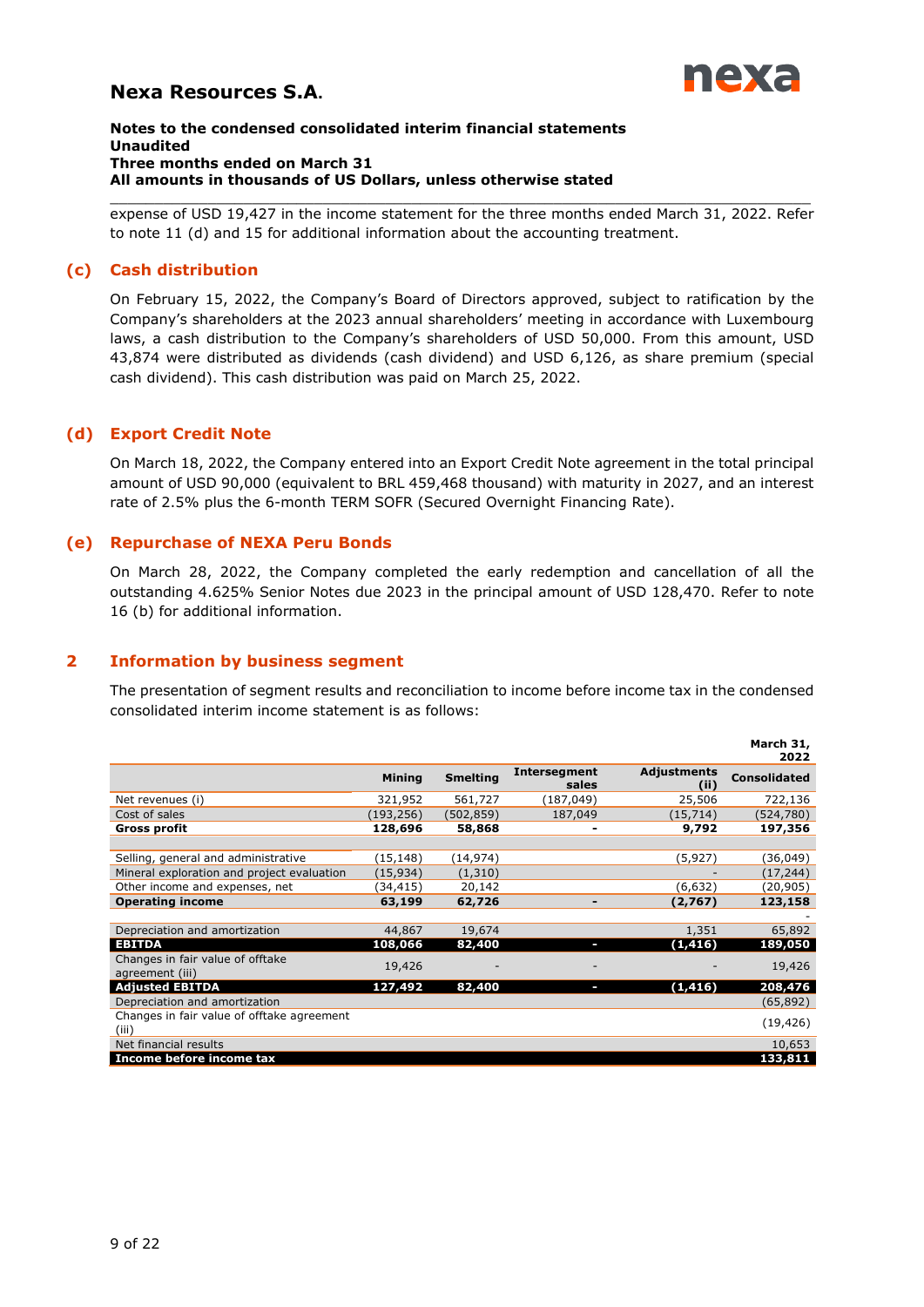

#### **Notes to the condensed consolidated interim financial statements Unaudited Three months ended on March 31 All amounts in thousands of US Dollars, unless otherwise stated**

|                                            |               |                 |                     |                    | March 31,          |
|--------------------------------------------|---------------|-----------------|---------------------|--------------------|--------------------|
|                                            |               |                 |                     |                    | 2021               |
|                                            | <b>Mining</b> | <b>Smelting</b> | <b>Intersegment</b> | <b>Adjustments</b> | <b>Consolidate</b> |
|                                            |               |                 | sales               | (ii)               | d                  |
| Net revenues (i)                           | 255,244       | 468,301         | (129,315)           | 8,699              | 602,929            |
| Cost of sales                              | (165, 905)    | (386, 699)      | 129,315             | (5, 581)           | (428, 870)         |
| Gross profit                               | 89,339        | 81,602          |                     | 3,118              | 174,059            |
|                                            |               |                 |                     |                    |                    |
| Selling, general and administrative        | (15, 637)     | (12, 015)       |                     | (2,798)            | (30, 450)          |
| Mineral exploration and project evaluation | (13,016)      | (1, 298)        |                     |                    | (14, 314)          |
| Other income and expenses, net             | (1, 163)      | (4,853)         |                     | (2, 515)           | (8, 531)           |
| <b>Operating income</b>                    | 59,523        | 63,436          |                     | (2, 195)           | 120,764            |
|                                            |               |                 |                     |                    |                    |
| Depreciation and amortization              | 37,795        | 20,134          |                     | 1,269              | 59,198             |
| <b>EBITDA</b>                              | 97,318        | 83,570          | I                   | (926)              | 179,962            |
|                                            |               |                 |                     |                    |                    |
| <b>Adjusted EBITDA</b>                     | 97,318        | 83,570          | ı                   | (926)              | 179,962            |
| Depreciation and amortization              |               |                 |                     |                    | (59,198)           |
| Net financial results                      |               |                 |                     |                    | (74, 179)          |
| Income before income tax                   |               |                 |                     |                    | 46,585             |

(i) As more fully described in NEXA's audited consolidated financial statements for the year ended on December 31, 2021, all revenues from products or services transferred to customers are recognized at a point in time.

(ii) The internal information used for making decisions is prepared using International Financial Reporting Standards ("IFRS") based accounting measurements and management reclassifications between income statement lines items, which are reconciled to the condensed consolidated interim financial statements in the column "Adjustments". These adjustments include reclassifications of certain overhead costs and revenues from Other income and expenses, net to Net Revenues, Cost of sales and/or Selling, general and administrative expenses.

In 2022, the Company decided to better approximate managerial information to the accounting financial statements and consequently, certain adjustments in this column, such as the reclassifications of the effects of derivative financial instruments from Other income and expenses, net to Net revenues and Cost of sales, were no longer needed. Managerial amounts for 2021 have been reclassified to be comparable with these adjustments made in 2022.

Addionally, in 2022, the Company reviewed the classification of certain overhead costs and decided to reclassify them from Selling, general and administrative expenses to Cost of sales. For comparative purposes, the related 2021 amounts have also been reclassified.

(iii) This amount represents the change in the fair value of the offtake agreement described in note 1, which is being measured at FVTPL. This change in the fair value is a non-cash item and has been adjusted from the Company's EBITDA.

## **3 Basis of preparation of the condensed consolidated interim financial statements**

<span id="page-9-0"></span>These condensed consolidated interim financial statements as at and for the three months ended on March 31, 2022 have been prepared in accordance with the International Accounting Standard 34 Interim Financial Reporting ("IAS 34") using the accounting principles consistent with the IFRS as issued by the International Accounting Standards Board ("IASB").

These condensed consolidated interim financial statements do not include all disclosures required by IFRS for annual consolidated financial statements and accordingly, should be read in conjunction with the Company's audited consolidated financial statements for the year ended on December 31, 2021 prepared in accordance with IFRS as issued by the IASB.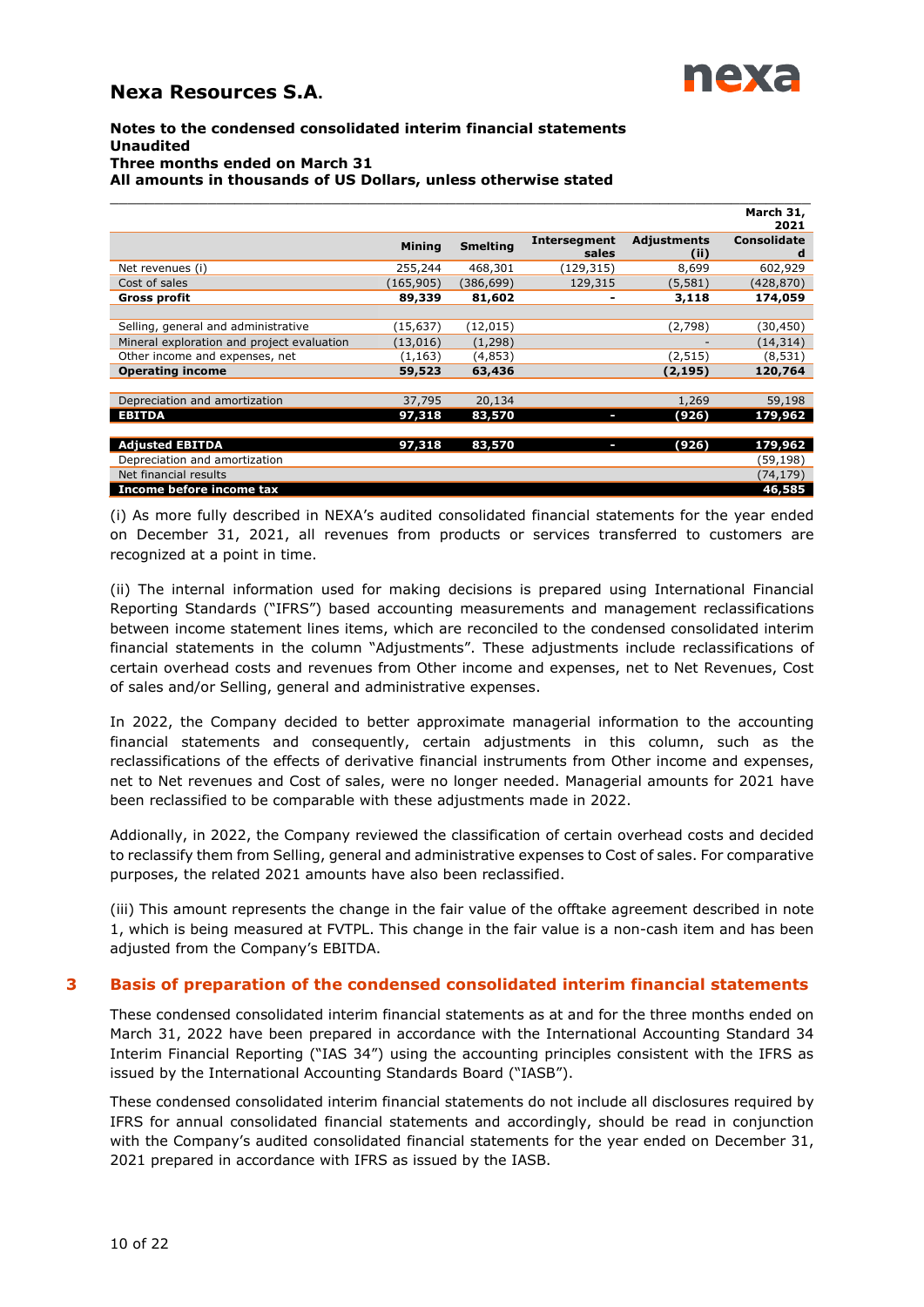

#### **Notes to the condensed consolidated interim financial statements Unaudited Three months ended on March 31 All amounts in thousands of US Dollars, unless otherwise stated**

\_\_\_\_\_\_\_\_\_\_\_\_\_\_\_\_\_\_\_\_\_\_\_\_\_\_\_\_\_\_\_\_\_\_\_\_\_\_\_\_\_\_\_\_\_\_\_\_\_\_\_\_\_\_\_\_\_\_\_\_\_\_\_\_\_\_\_\_\_\_\_\_\_\_\_\_\_\_\_ These condensed consolidated interim financial statements have been prepared on the basis of, and using the accounting policies, methods of computation and presentation consistent with those applied and disclosed in the Company's audited consolidated financial statements for the year ended on December 31, 2021.

The preparation of these condensed consolidated interim financial statements in accordance with IAS 34 requires the use of certain critical accounting estimates and assumptions that affect the reported amounts of assets, liabilities, revenues and expenses for the period end. Such estimates and assumptions mainly affect the carrying amounts of the Company's goodwill, contractual obligations, non-current assets, indefinite-lived intangible assets, inventory, deferred income taxes, and the allowance for doubtful accounts. These critical accounting estimates and assumptions represent approximations that are uncertain and changes in those estimates and assumptions could materially impact the Company's condensed consolidated interim financial statements.

The critical judgments, estimates and assumptions in the application of accounting principles during the three months ended on March 31, 2022 are the same as those disclosed in the Company's audited consolidated financial statements for the year ended on December 31, 2021.

These condensed consolidated interim financial statements for the three months ended on March 31, 2022 were approved on April 28, 2022 to be issued in accordance with a resolution of the Board of Directors.

## **4 Net revenues**

<span id="page-10-0"></span>

|                                             | March 31,<br>2022 | March 31,<br>2021 |
|---------------------------------------------|-------------------|-------------------|
| <b>Gross billing</b>                        | 830,861           | 669,040           |
| Billing from products (i)                   | 804,538           | 653,435           |
| Billing from freight and insurance services | 26,323            | 15,605            |
| Taxes on sales                              | (107,364)         | (64, 878)         |
| Return of products sales                    | (1, 361)          | (1, 233)          |
| Net revenues                                | 722,136           | 602,929           |

(i) Billing from products increased in the three months ended on March 31, 2022, mainly because of the higher metal prices during the quarter compared to the first quarter of 2021.

## **5 Expenses by nature**

<span id="page-10-1"></span>

|                                            |                             |                                           |                                                            | March 31,<br>2022 | March 31,<br>2021 |
|--------------------------------------------|-----------------------------|-------------------------------------------|------------------------------------------------------------|-------------------|-------------------|
|                                            | <b>Cost of sales</b><br>(i) | Selling,<br>general and<br>administrative | <b>Mineral</b><br>exploration<br>and project<br>evaluation | <b>Total</b>      | <b>Total</b>      |
| Raw materials and consumables<br>used (ii) | (346,262)                   | ۰                                         | -                                                          | (346,262)         | (245,785)         |
| Third-party services                       | (68,441)                    | (6, 644)                                  | (11, 773)                                                  | (86, 858)         | (100, 663)        |
| Depreciation and amortization              | (64,512)                    | (1,375)                                   | (5)                                                        | (65, 892)         | (59, 198)         |
| Employee benefit expenses                  | (41,853)                    | (16,656)                                  | (3, 136)                                                   | (61, 645)         | (55, 328)         |
| Other expenses                             | (3,712)                     | (11,374)                                  | (2,330)                                                    | (17, 416)         | (12,660)          |
|                                            | (524,780)                   | (36, 049)                                 | (17, 244)                                                  | (578, 073)        | (473,634)         |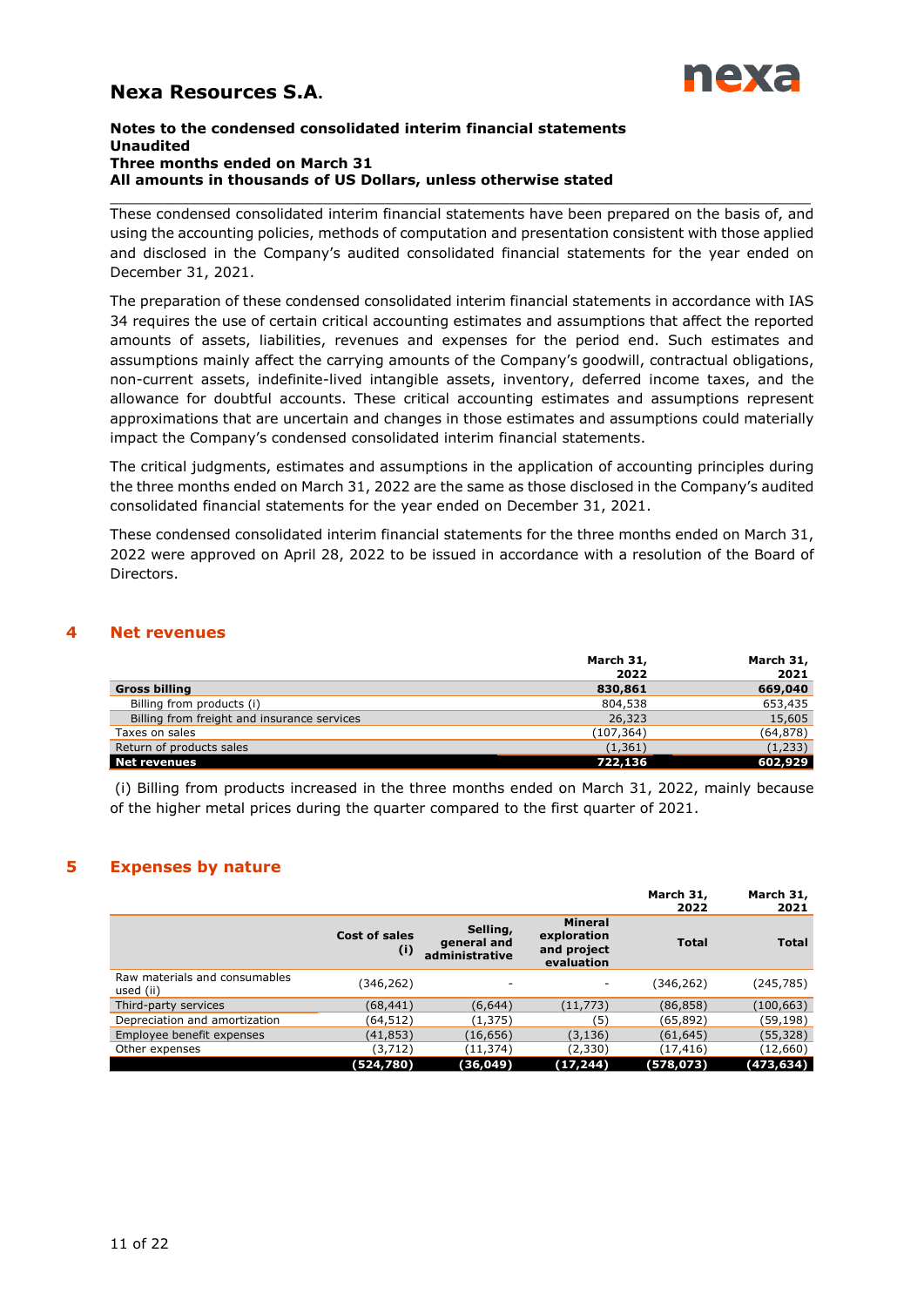

#### **Notes to the condensed consolidated interim financial statements Unaudited Three months ended on March 31 All amounts in thousands of US Dollars, unless otherwise stated**

\_\_\_\_\_\_\_\_\_\_\_\_\_\_\_\_\_\_\_\_\_\_\_\_\_\_\_\_\_\_\_\_\_\_\_\_\_\_\_\_\_\_\_\_\_\_\_\_\_\_\_\_\_\_\_\_\_\_\_\_\_\_\_\_\_\_\_\_\_\_\_\_\_\_\_\_\_\_\_ (i) As of March 31, 2022, the Company incurred a total of USD 8,235 of abnormal production costs in the Vazante and the Três Marias units, related to the temporary reduction in Vazante's operating capacity, from mid-January 2022 until the end of March, as the underground operation was partially flooded due to heavy rains in the state of Minas Gerais. The lower concentrate supply also affected the operating capacity of Três Marias, NEXA's smelting unit that processes concentrate from Vazante. These abnormal production costs were charged directly to the income statement in the quarter.

In early April 2022, Vazante and Três Marias resumed operations at full capacity following the underground mine dewatering.

(ii) Raw materials and consumables used increased in the three months ended on March 31, 2022, because of the higher price of the zinc concentrates acquired from third-parties and used in the Company's smelting segment.

## **6 Other income and expenses, net**

<span id="page-11-0"></span>

|                                                                         | March 31,<br>2022 | March 31,<br>2021 |
|-------------------------------------------------------------------------|-------------------|-------------------|
| Remeasurement of asset retirement and environmental obligations         | 1,042             | (5, 567)          |
| Provision of legal claims                                               | (4,107)           | (5,257)           |
| Contribution to communities                                             | (1, 158)          | (571)             |
| Changes in fair value of derivative financial instruments - note 11 (c) | 2,660             | 1,250             |
| Changes in fair value of offtake agreement - note 11 (d)                | (19, 427)         |                   |
| (Loss) gain on sale of property, plant and equipment                    | (84)              | 393               |
| Pre-operating expenses related to Aripuanã                              | (9,699)           | (421)             |
| ICMS tax incentives (i)                                                 | 17,235            |                   |
| Inventory provisions                                                    | (3,501)           | 792               |
| Others                                                                  | (3,866)           | 850               |
|                                                                         | (20,905)          | (8,531)           |

(i) In December 2021, the Company adhered to a Law that states that government grants of ICMS tax incentives are considered investment subsidies and excluded from taxable income for the purpose of calculating the corporate income taxes IRPJ and CSLL. During the first quarter of 2022, the ICMS tax incentives received in the total amount of USD 17,235 were excluded from the corporate income taxes basis for this period and the Company recognized ICMS taxes in Taxes on Sales and ICMS tax incentives in Other income and expense, net. The ICMS tax incentives are a permanent difference and the related corporate income tax effect in the amount of USD 5,860 reduced the current tax expense for the quarter as shown in note 8 (a).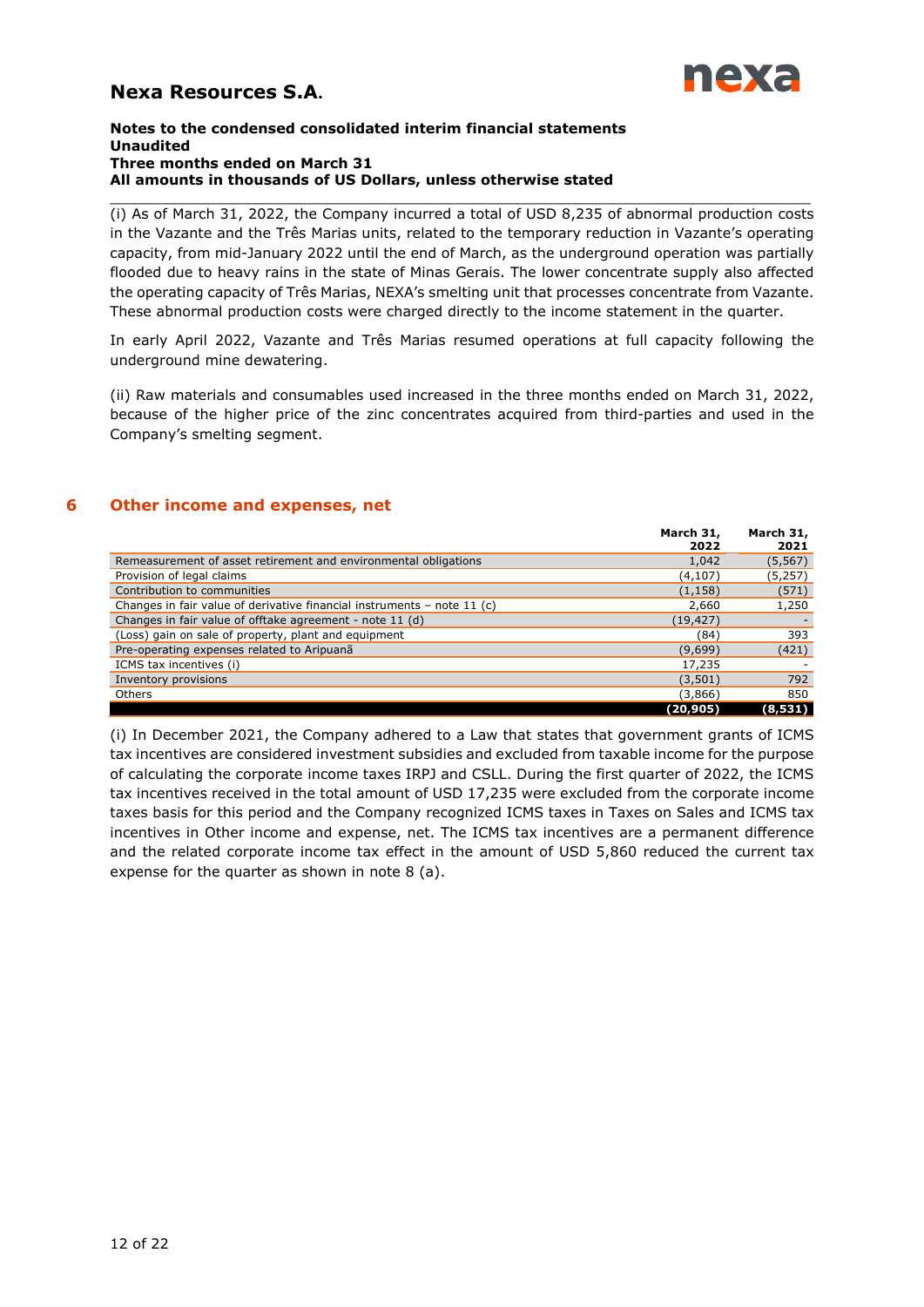

**Notes to the condensed consolidated interim financial statements Unaudited Three months ended on March 31 All amounts in thousands of US Dollars, unless otherwise stated**

## **7 Net financial results**

|                                                                         | March 31,<br>2022 | March 31,<br>2021 |
|-------------------------------------------------------------------------|-------------------|-------------------|
| <b>Financial income</b>                                                 |                   |                   |
| Interest income on financial investments and cash equivalents           | 2,133             | 1,064             |
| Interest on tax credits                                                 | 366               | 162               |
| Other financial income                                                  | 1,209             | 695               |
|                                                                         | 3,708             | 1,921             |
| <b>Financial expenses</b>                                               |                   |                   |
| Interest on loans and financings                                        | (24,359)          | (24,780)          |
| Premium paid on bonds repurchase - note 16 (b)                          | (3, 277)          |                   |
| Interest on other liabilities                                           | (4, 565)          | (2,789)           |
| Interest on contractual obligations                                     | (1,246)           | (1, 423)          |
| Interest on lease liabilities                                           | (220)             | (361)             |
| Other financial expenses                                                | (9, 732)          | (4,862)           |
|                                                                         | (43,399)          | (34,215)          |
| Other financial items, net                                              |                   |                   |
| Fair value of loans and financings $-$ note 16 (b)                      | (433)             | 8,875             |
| Changes in fair value of derivative financial instruments - note 11 (c) | 422               | (13, 654)         |
| Foreign exchange gains (losses) (i)                                     | 50,355            | (37, 106)         |
|                                                                         | 50,344            | (41,885)          |
| <b>Net financial results</b>                                            | 10,653            | (74,179)          |

<span id="page-12-0"></span>\_\_\_\_\_\_\_\_\_\_\_\_\_\_\_\_\_\_\_\_\_\_\_\_\_\_\_\_\_\_\_\_\_\_\_\_\_\_\_\_\_\_\_\_\_\_\_\_\_\_\_\_\_\_\_\_\_\_\_\_\_\_\_\_\_\_\_\_\_\_\_\_\_\_\_\_\_\_\_

(i) The amounts for the three months ended on March 31, 2022 and 2021 include: (i) USD 15,504 and USD (22,237), respectively, which are related to the outstanding USD denominated intercompany debt of Nexa Recursos Minerais S.A. ("NEXA BR") with NEXA; and (ii) USD 20,834 and USD (8,262), respectively, which are related to the USD loans that NEXA BR has such as export credit notes. Both transactions were impacted by the volatility of the Brazilian Reais ("BRL"), which depreciated continuously during the first quarter of 2021, while having the opposite movement during the first quarter of 2022.

## <span id="page-12-1"></span>**8 Current and deferred income tax**

#### **(a) Reconciliation of income tax (expense) benefit**

|                                                                                      | March 31,<br>2022 | March 31,<br>2021 |
|--------------------------------------------------------------------------------------|-------------------|-------------------|
| Income before income tax                                                             | 133,811           | 46,585            |
| Statutory income tax rate                                                            | 24.94%            | 24.94%            |
|                                                                                      |                   |                   |
| Income tax expense at statutory rate                                                 | (33, 372)         | (11, 618)         |
| ICMS tax incentives - note 6                                                         | 5,860             |                   |
| Tax effects of translation of non-monetary assets/liabilities to functional currency | 1,604             | 2,465             |
| Special mining levy and special mining tax                                           | (5, 147)          | (3, 534)          |
| Difference in tax rate of subsidiaries outside Luxembourg (i)                        | (11,974)          | 835               |
| Unrecognized deferred tax benefit on net operating losses                            | (14, 529)         | (2,688)           |
| Other permanent tax differences                                                      | (2,075)           | (434)             |
| Income tax (expense) benefit                                                         | (59, 633)         | (14, 974)         |
|                                                                                      |                   |                   |
| Current                                                                              | (43,224)          | (37,563)          |
| Deferred                                                                             | (16, 409)         | 22,589            |
| Income tax (expense) benefit                                                         | (59,633)          | (14,974)          |

(i) NEXA's subsidiaries registered a higher taxable profit in 2022 which explains their higher income tax.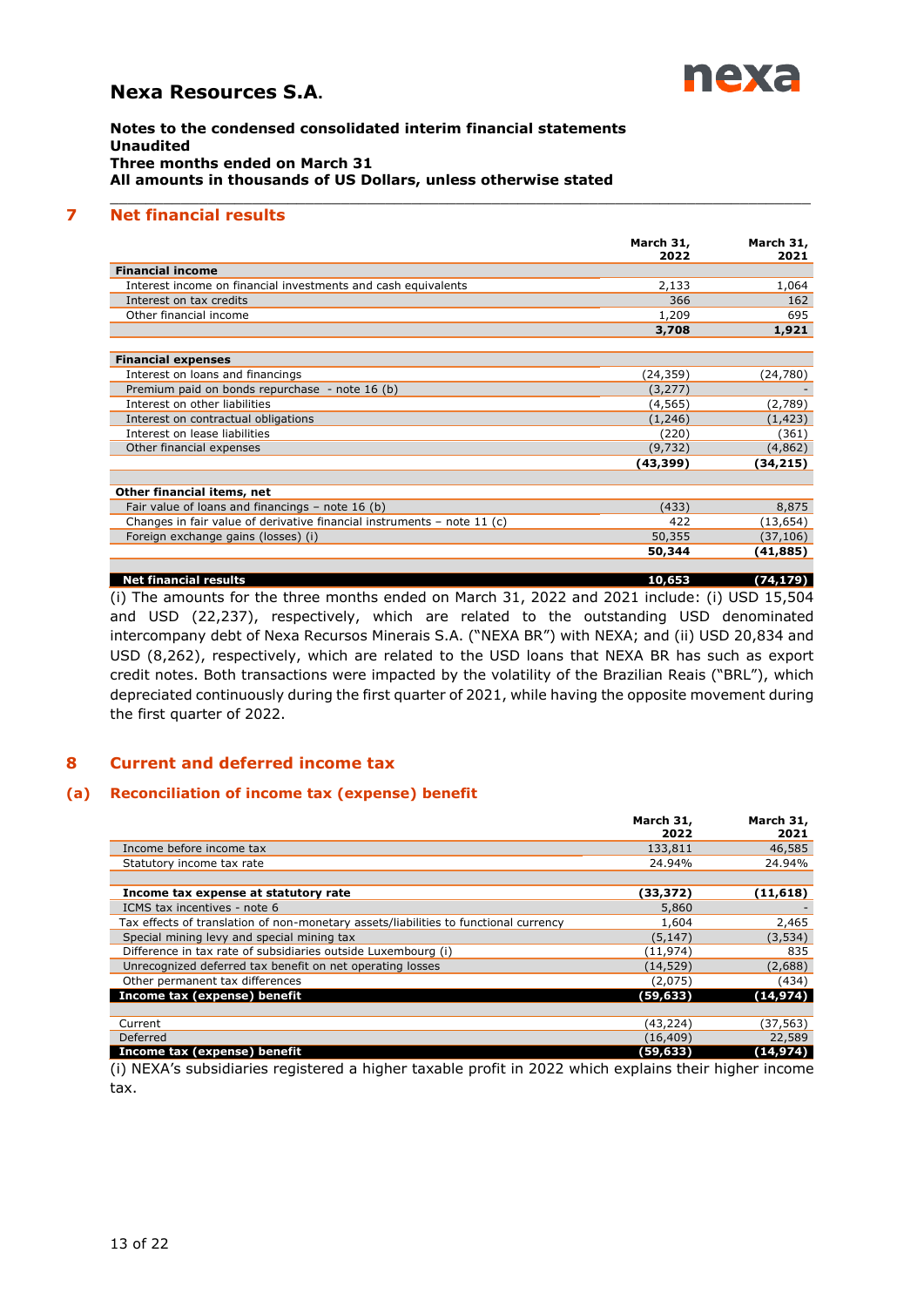

**Notes to the condensed consolidated interim financial statements Unaudited Three months ended on March 31 All amounts in thousands of US Dollars, unless otherwise stated**

#### **(b) Effects of deferred tax on income statement and other comprehensive income**

|                                                                                   | March 31,<br>2022 | March 31,<br>2021 |
|-----------------------------------------------------------------------------------|-------------------|-------------------|
| Balance at the beginning of the period                                            | (40, 378)         | 3,188             |
| Effect on income for the period                                                   | (16, 409)         | 22,589            |
| Effect on other comprehensive income (loss) - Fair value adjustment               | (417)             | 282               |
| Effect on other comprehensive income (loss) $-$ Cumulative translation adjustment | 18,518            | (15, 895)         |
| Balance at the end of the period                                                  | (38, 686)         | 10,164            |

\_\_\_\_\_\_\_\_\_\_\_\_\_\_\_\_\_\_\_\_\_\_\_\_\_\_\_\_\_\_\_\_\_\_\_\_\_\_\_\_\_\_\_\_\_\_\_\_\_\_\_\_\_\_\_\_\_\_\_\_\_\_\_\_\_\_\_\_\_\_\_\_\_\_\_\_\_\_\_

#### **(c) Summary of contingent liabilities on income tax**

There are uncertainties and legal proceedings for which it is not probable that an outflow of resources will be required. In such cases, a provision is not recognized. As of March 31, 2022, the main legal proceedings are related to: (i) the interpretation of the application of Cerro Lindo´s stability agreement; (ii) the carryforward calculation of net operating losses; and (iii) the deductibility of foreign exchange losses and expenses. The estimated amount of these contingent liabilities on March 31, 2022 is USD 216,577 which increased compared to that estimated on December 31, 2021 of USD 134,804, mainly due to the administrative proceeding filed in 2022 regarding the tax stability of Cerro Lindo and the review of the likelihood of losses of certain uncertainties.

## <span id="page-13-0"></span>**9 Financial instruments**

#### **(a) Breakdown by category**

The Company classifies its financial assets and liabilities under the following categories: amortized cost, FVTPL and fair value through other comprehensive income. The classification by category and the corresponding accounting policies of each financial instrument in these condensed consolidated interim financial statements are consistent with those applied and disclosed in the Company's audited consolidated financial statements for the year ended on December 31, 2021.

|                                   |             |                       |                                               |                                                               | March 31,<br>2022 |
|-----------------------------------|-------------|-----------------------|-----------------------------------------------|---------------------------------------------------------------|-------------------|
| Assets per balance sheet          | <b>Note</b> | <b>Amortized cost</b> | Fair<br>value<br>through<br>profit or<br>loss | <b>Fair value</b><br>through Other<br>comprehensive<br>income | <b>Total</b>      |
| Cash and cash equivalents         | 10(a)       | 576,192               |                                               | ÷,                                                            | 576,192           |
| <b>Financial investments</b>      |             | 22,758                |                                               |                                                               | 22,758            |
| Other financial instruments       | 11(a)       |                       | 21,542                                        | ٠                                                             | 21,542            |
| Trade accounts receivables        | 12          | 55,129                | 133,885                                       |                                                               | 189,014           |
| Investments in equity instruments |             |                       |                                               | 3,915                                                         | 3,915             |
|                                   |             | 654,079               | 155,427                                       | 3,915                                                         | 813,421           |
|                                   |             |                       |                                               |                                                               | March 31,<br>2022 |
|                                   |             |                       |                                               |                                                               |                   |
| Liabilities per balance sheet     | <b>Note</b> | <b>Amortized cost</b> | Fair<br>value<br>through<br>profit or<br>loss | <b>Fair value</b><br>through Other<br>comprehensive<br>income | <b>Total</b>      |
| Loans and financings              | 16(a)       | 1,614,679             | 89,731                                        |                                                               | 1,704,410         |
| Lease liabilities                 |             | 20,115                |                                               | ٠                                                             | 20,115            |
| Other financial instruments       | 11(a)       |                       | 83,962                                        | ۰                                                             | 83,962            |
| Trade payables                    |             | 376,935               | ۰                                             | ۰                                                             | 376,935           |
| Confirming payables               |             | 283,677               |                                               |                                                               | 283,677           |
| Use of public assets (ii)         |             | 29,862                | ۰                                             | ۳                                                             | 29,862            |
| Related parties (ii)              |             | 854<br>2,326,122      |                                               | ۰.                                                            | 854               |

(i) Classified as Other assets in the condensed consolidated interim balance sheet.

(ii) Classified as Other liabilities in the condensed consolidated interim balance sheet.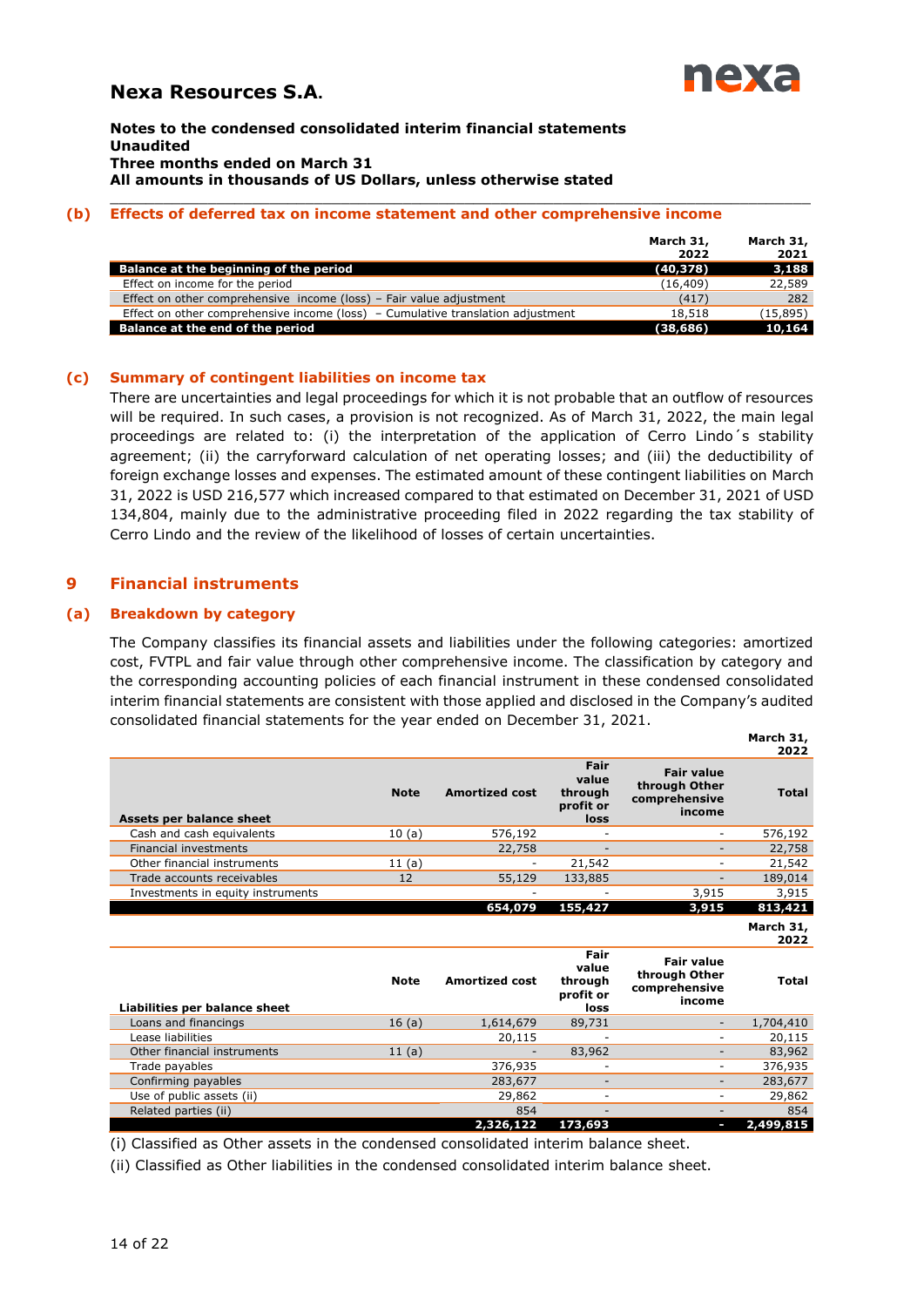

### **Notes to the condensed consolidated interim financial statements Unaudited Three months ended on March 31 All amounts in thousands of US Dollars, unless otherwise stated**

|                                   |             |                       |                                               |                                                               | December<br>31, 2021 |
|-----------------------------------|-------------|-----------------------|-----------------------------------------------|---------------------------------------------------------------|----------------------|
| Assets per balance sheet          | <b>Note</b> | <b>Amortized cost</b> | Fair<br>value<br>through<br>profit or<br>loss | <b>Fair value</b><br>through Other<br>comprehensive<br>income | <b>Total</b>         |
| Cash and cash equivalents         | 10(a)       | 743,817               |                                               |                                                               | 743,817              |
| Financial investments             |             | 19,202                |                                               |                                                               | 19,202               |
| Other financial instruments       | 11(a)       |                       | 16,394                                        |                                                               | 16,394               |
| Trade accounts receivables        | 12          | 84,969                | 146,205                                       |                                                               | 231,174              |
| Investments in equity instruments |             |                       |                                               | 3,723                                                         | 3,723                |
| Related parties (i)               |             | ∍                     | -                                             |                                                               |                      |
|                                   |             | 847,990               | 162,599                                       | 3,723                                                         | 1,014,312            |

\_\_\_\_\_\_\_\_\_\_\_\_\_\_\_\_\_\_\_\_\_\_\_\_\_\_\_\_\_\_\_\_\_\_\_\_\_\_\_\_\_\_\_\_\_\_\_\_\_\_\_\_\_\_\_\_\_\_\_\_\_\_\_\_\_\_\_\_\_\_\_\_\_\_\_\_\_\_\_

|                               |             |                       |                                               |                                                               | <b>December</b><br>31, 2021 |
|-------------------------------|-------------|-----------------------|-----------------------------------------------|---------------------------------------------------------------|-----------------------------|
| Liabilities per balance sheet | <b>Note</b> | <b>Amortized cost</b> | Fair<br>value<br>through<br>profit or<br>loss | <b>Fair value</b><br>through Other<br>comprehensive<br>income | <b>Total</b>                |
| Loans and financings          | 16(a)       | 1,610,638             | 88,677                                        |                                                               | 1,699,315                   |
| Lease liabilities             |             | 19,639                | -                                             |                                                               | 19,639                      |
| Other financial instruments   | 11(a)       |                       | 22,925                                        |                                                               | 22,925                      |
| Trade payables                |             | 411,818               | ٠                                             |                                                               | 411,818                     |
| Confirming payables           |             | 232,860               | $\overline{\phantom{a}}$                      |                                                               | 232,860                     |
| Use of public assets (ii)     |             | 24,384                | $\overline{\phantom{a}}$                      |                                                               | 24,384                      |
| Related parties (ii)          |             | 393                   | $\overline{\phantom{a}}$                      |                                                               | 393                         |
|                               |             | 2,299,731             | 111,602                                       |                                                               | 2,411,333                   |

## **(b) Fair value by hierarchy**

|                                                     |             |         |              | March 31,<br>2022 |
|-----------------------------------------------------|-------------|---------|--------------|-------------------|
|                                                     | <b>Note</b> | Level 1 | Level 2 (ii) | <b>Total</b>      |
| <b>Assets</b>                                       |             |         |              |                   |
| Other financial instruments                         | 11(a)       |         | 21,542       | 21,542            |
| Trade accounts receivables                          |             | ۰       | 133,885      | 133,885           |
| Investments in equity instruments (i)               |             | 3,915   |              | 3,915             |
|                                                     |             | 3,915   | 155,427      | 159,342           |
| <b>Liabilities</b>                                  |             |         |              |                   |
| Other financial instruments                         | 11(a)       | ۰       | 83,962       | 83,962            |
| Loans and financings designated at fair value (iii) |             |         | 89,731       | 89,731            |
|                                                     |             |         | 173,693      | 173,693           |

|                                                     |             |         |              | December 31,<br>2021 |
|-----------------------------------------------------|-------------|---------|--------------|----------------------|
|                                                     | <b>Note</b> | Level 1 | Level 2 (ii) | <b>Total</b>         |
| <b>Assets</b>                                       |             |         |              |                      |
| Other financial instruments                         | 11(a)       |         | 16,394       | 16,934               |
| Trade accounts receivables                          |             |         | 146,205      | 146,205              |
| Investments in equity instruments (i)               |             | 3,723   |              | 3,723                |
|                                                     |             | 3,723   | 162,599      | 166,322              |
| <b>Liabilities</b>                                  |             |         |              |                      |
| Other financial instruments                         | 11(a)       |         | 22,925       | 22,925               |
| Loans and financings designated at fair value (iii) |             |         | 88,677       | 88,677               |
|                                                     |             |         | 111,602      | 111,602              |

(i) To determine the fair value of the investments in equity instruments, the Company uses the share's quotation as of the last day of the reporting period.

(ii) The methodology to determine the level 2 fair value amounts is the same as disclosed in the Company's audited consolidated financial statements for the year ended on December 31, 2021.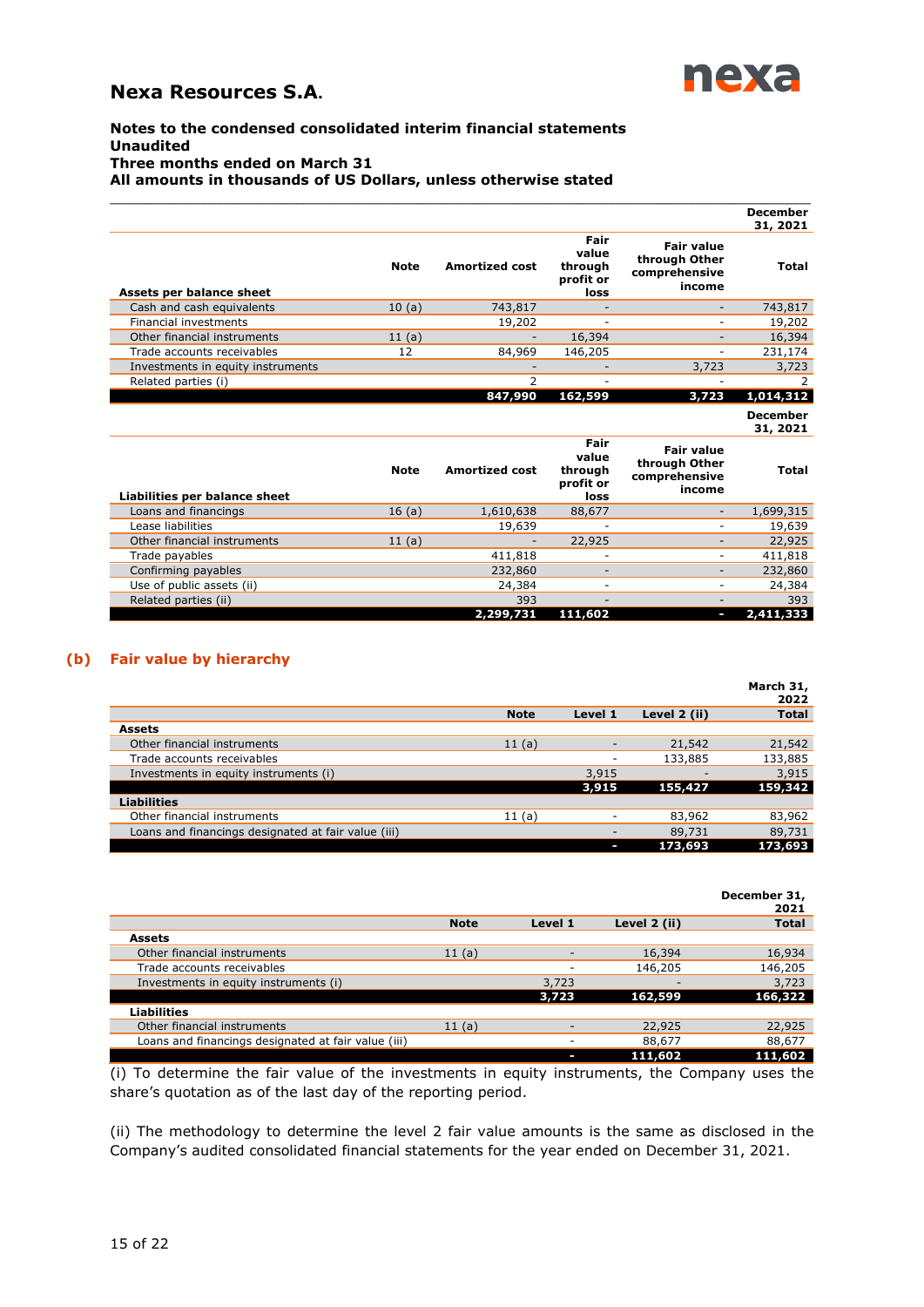

#### **Notes to the condensed consolidated interim financial statements Unaudited Three months ended on March 31 All amounts in thousands of US Dollars, unless otherwise stated**

(iii) Loans and financings are measured at amortized cost, except for certain contracts for which the Company has elected the fair value option. The carrying amount of other financial instruments measured at amortized cost do not differ significantly from their fair value.

\_\_\_\_\_\_\_\_\_\_\_\_\_\_\_\_\_\_\_\_\_\_\_\_\_\_\_\_\_\_\_\_\_\_\_\_\_\_\_\_\_\_\_\_\_\_\_\_\_\_\_\_\_\_\_\_\_\_\_\_\_\_\_\_\_\_\_\_\_\_\_\_\_\_\_\_\_\_\_

## <span id="page-15-0"></span>**10 Cash and cash equivalents**

### **(a) Composition**

|                | March 31,<br>2022 | December 31,<br>2021 |
|----------------|-------------------|----------------------|
| Cash and banks | 186,107           | 276,761              |
| Term deposits  | 390,085           | 467,056              |
|                | 576,192           | 743,817              |

### **(b) Changes in operating assets and liabilities**

|                                    | March 31,<br>2022 | March 31,<br>2021 |
|------------------------------------|-------------------|-------------------|
| Decrease (increase) in assets      |                   |                   |
| Trade accounts receivables (i)     | 55,909            | 48,237            |
| Inventory (ii)                     | (105, 465)        | (57, 021)         |
| Derivative financial instruments   | (8, 497)          | 9,162             |
| Other assets                       | 536               | 20,161            |
|                                    |                   |                   |
| Increase (decrease) in liabilities |                   |                   |
| Trade payables (iii)               | (106, 004)        | (5,844)           |
| Confirming payables (iv)           | 50,002            | 13,558            |
| Other liabilities (v)              | (42,922)          | (15, 111)         |
|                                    | (156, 441)        | 13,142            |

(i) Changes in trade accounts receivables in the three months ended on March 31, 2022 reflect the reduction in the average collection period and the higher factoring by some customers.

(ii) Changes in inventories in the three months ended on March 31, 2022 reflect the increase in the balance of finished products, semi-finished products and raw materials as explained in note 13.

(iii) Changes in trade payables in the three months ended on March 31, 2022 are due to the higher volume of payments made in the period.

(iv) Changes in confirming payables in the three months ended on March 31, 2022 are due to the higher value of the reverse factoring operations carried out by Nexa Resources Cajamarquilla S.A. ("NEXA CJM") due to the increase in the price and volume of zinc concentrates acquired during the period.

(v) Changes in other liabilities in the three months ended on March 31, 2022 are due to the payment of profit sharing in the Peruvian subisidiaries provisioned in 2021, and to the income tax payments.

#### **(c) Main non-cash investing and financing transactions**

During the three months ended on March 31, 2022, the Company had: (i) additions to right-of-use assets in the amount of USD 457 (March 31, 2021: USD 967); and (ii) additions in intangible assets in the amount of USD 46,100 related to the offtake agreement as described in note 15.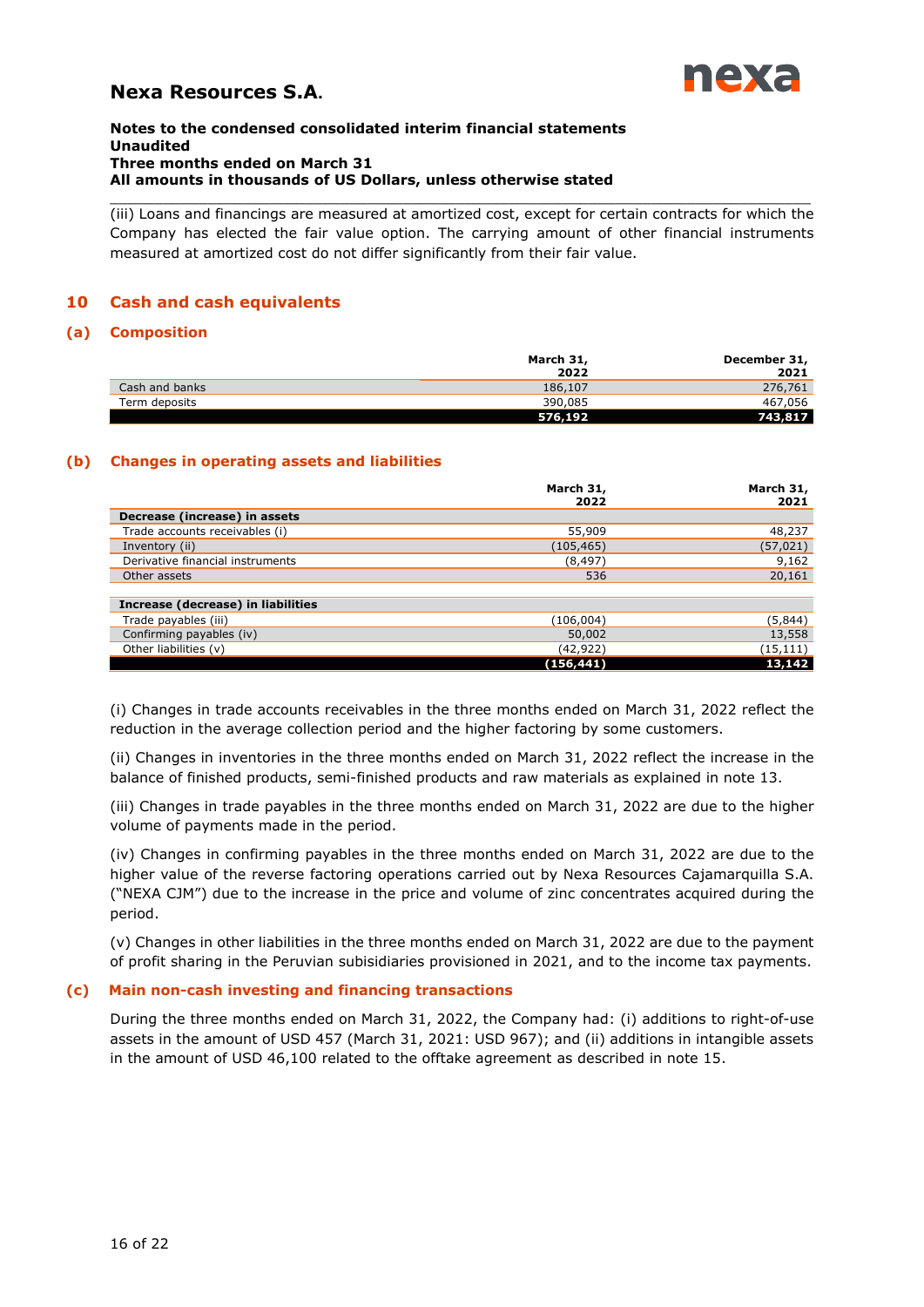

**Notes to the condensed consolidated interim financial statements Unaudited Three months ended on March 31 All amounts in thousands of US Dollars, unless otherwise stated**

## **11 Other financial instruments**

#### **(a) Composition**

|                                            | March 31, 2022 | December 31, 2021 |
|--------------------------------------------|----------------|-------------------|
| <b>Derivative financial instruments</b>    |                |                   |
| Current assets                             | 21,396         | 16,292            |
| Non-current assets                         | 146            | 102               |
| <b>Current liabilities</b>                 | (18, 197)      | (22, 684)         |
| Non-current liabilities                    | (238)          | (241)             |
| Derivative financial instruments, net      | 3,107          | (6, 531)          |
| Offtake agreement measured at FVTPL        |                |                   |
| <b>Current liabilities</b>                 | (3,638)        |                   |
| Non-current liabilities                    | (61, 889)      |                   |
| <b>Offtake agreement measured at FVTPL</b> | (65,527)       |                   |
| Other financial instruments, net           | (62,420)       |                   |

<span id="page-16-0"></span>\_\_\_\_\_\_\_\_\_\_\_\_\_\_\_\_\_\_\_\_\_\_\_\_\_\_\_\_\_\_\_\_\_\_\_\_\_\_\_\_\_\_\_\_\_\_\_\_\_\_\_\_\_\_\_\_\_\_\_\_\_\_\_\_\_\_\_\_\_\_\_\_\_\_\_\_\_\_\_

#### **(b) Derivative financial instruments: Fair value by strategy**

|                                   |                 |                 | March 31,<br>2022 |                 | December 31,<br>2021 |
|-----------------------------------|-----------------|-----------------|-------------------|-----------------|----------------------|
| <b>Strategy</b>                   | <b>Per Unit</b> | <b>Notional</b> | <b>Fair value</b> | <b>Notional</b> | <b>Fair value</b>    |
| Mismatches of quotational periods |                 |                 |                   |                 |                      |
| Zinc forward                      | ton             | 144,176         | 1,338             | 215,809         | (9,898)              |
|                                   |                 |                 | 1,338             |                 | (9,898)              |
| Sales of zinc at a fixed price    |                 |                 |                   |                 |                      |
| Zinc forward                      | ton             | 5,304           | 1,711             | 8,787           | 3,433                |
|                                   |                 |                 | 1,711             |                 | 3,433                |
| Interest rate risk                |                 |                 |                   |                 |                      |
| IPCA vs. CDI                      | <b>BRL</b>      | 226,880         | 58                | 226,880         | (66)                 |
|                                   |                 |                 | 58                |                 | (66)                 |
|                                   |                 |                 |                   |                 |                      |

**3,107 (6,531)**

#### **(c) Derivative financial instruments: Changes in fair value**

|                                      |                          |                  |                          |                                                |                                    |                                         | March 31, 2022                    |
|--------------------------------------|--------------------------|------------------|--------------------------|------------------------------------------------|------------------------------------|-----------------------------------------|-----------------------------------|
| <b>Strategy</b>                      | <b>Inventory</b>         | Cost of<br>sales | <b>Net</b><br>revenues   | <b>Other</b><br>income and<br>expenses,<br>net | <b>Net</b><br>financial<br>results | <b>Other</b><br>comprehensive<br>income | <b>Realized</b><br>(loss)<br>gain |
| Mismatches of quotational<br>periods | 379                      | (16, 570)        | 13,172                   | 491                                            |                                    | 1,078                                   | (12,686)                          |
| Sales of zinc at a fixed<br>price    | -                        | ٠                | $\overline{\phantom{a}}$ | 2,169                                          | -                                  |                                         | 3,891                             |
| Interest rate risk - IPCA<br>vs. CDI | $\overline{\phantom{a}}$ | ٠                | $\overline{\phantom{a}}$ | ٠                                              | 422                                | $\overline{\phantom{a}}$                | 298                               |
| <b>March 31, 2022</b>                | 379                      | (16, 570)        | 13,172                   | 2,660                                          | 422                                | 1,078                                   | (8, 497)                          |
| March 31, 2021                       | (218)                    | 300              | (1, 158)                 | 1,250                                          | (13, 654)                          | 36                                      | 9,370                             |

#### **(d) Offtake agreement measured at FVTPL: Fair value**

|                                     | <b>Per Unit</b> | <b>Notional</b> | March 31,<br>2022 | March 31,<br>2021        |
|-------------------------------------|-----------------|-----------------|-------------------|--------------------------|
| Inception date (i)                  |                 |                 | 46,100            |                          |
| Changes in fair value - note 6      |                 |                 | 19,427            | $\overline{\phantom{a}}$ |
| <b>Balance at the end of period</b> | ton             | 30.810          | 65,527            |                          |

(i) On January 25, 2022, the Company signed an offtake agreement with the Offtaker to sell 100% of the copper concentrate produced by Aripuanã for a 5-year period, up to a specified volume, at the lower of current market prices or a price cap. Refer to note 1 (b) for additional information.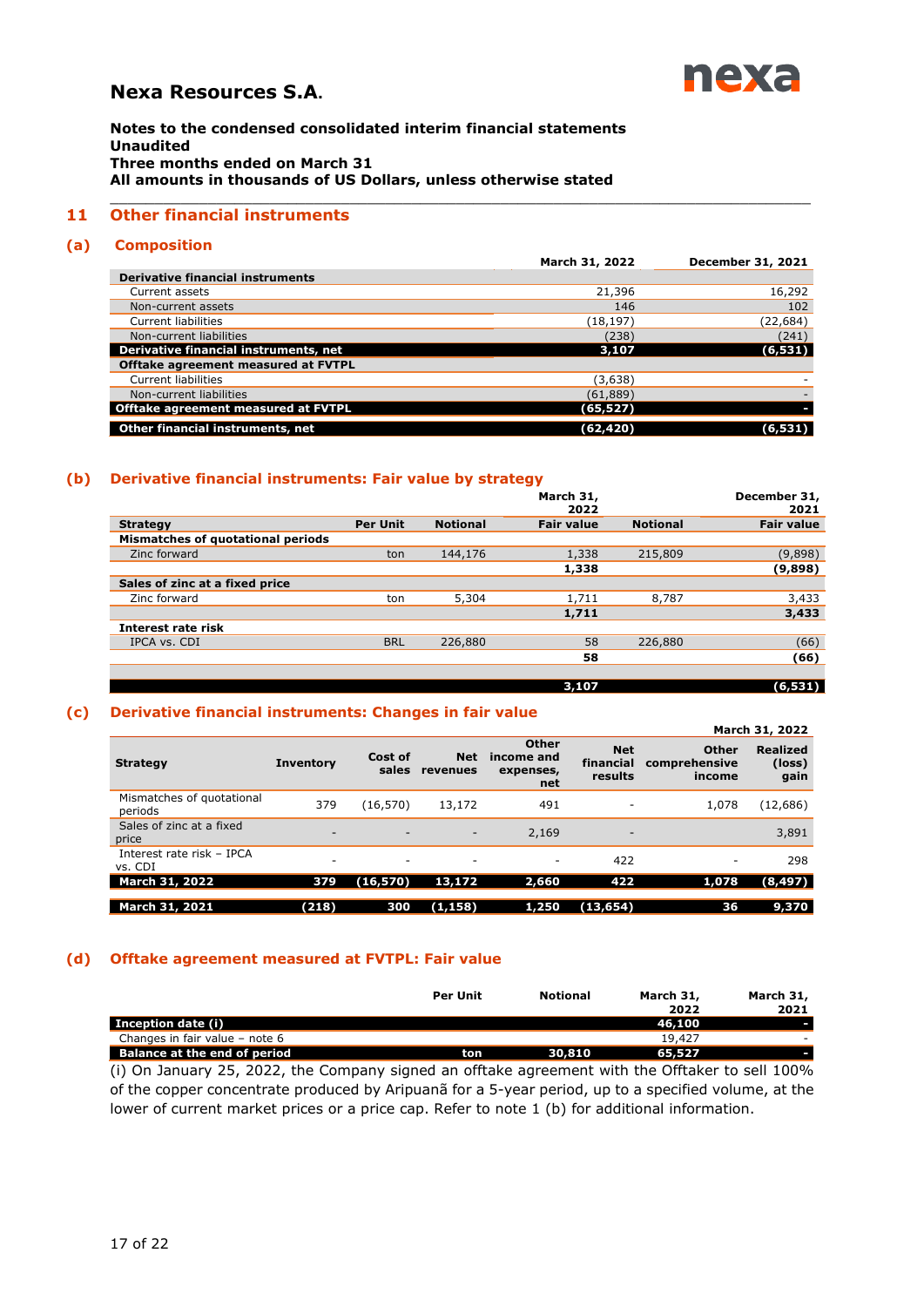

**Notes to the condensed consolidated interim financial statements Unaudited Three months ended on March 31 All amounts in thousands of US Dollars, unless otherwise stated**

## **12 Trade accounts receivables**

#### **(a) Composition**

|                                          | March 31, | December 31, |
|------------------------------------------|-----------|--------------|
|                                          | 2022      | 2021         |
| Trade accounts receivables               | 192,733   | 233,623      |
| Related parties                          | 804       | 1,016        |
| Impairment of trade accounts receivables | (4,523)   | (3, 465)     |
|                                          | 189,014   | 231,174      |

<span id="page-17-0"></span>\_\_\_\_\_\_\_\_\_\_\_\_\_\_\_\_\_\_\_\_\_\_\_\_\_\_\_\_\_\_\_\_\_\_\_\_\_\_\_\_\_\_\_\_\_\_\_\_\_\_\_\_\_\_\_\_\_\_\_\_\_\_\_\_\_\_\_\_\_\_\_\_\_\_\_\_\_\_\_

#### **(b) Analysis by currency**

|            | March 31,<br>2022 | December 31,<br>2021 |
|------------|-------------------|----------------------|
| <b>USD</b> | 139,765           | 196,316              |
| <b>BRL</b> | 47,598            | 34,464               |
| Other      | 1,651             | 394                  |
|            | 189,014           | 231,174              |

#### **(c) Aging of trade accounts receivables**

|                             | March 31,<br>2022 | December 31,<br>2021 |
|-----------------------------|-------------------|----------------------|
| Current                     | 170,133           | 222,083              |
| Up to 3 months past due     | 18,439            | 9,201                |
| From 3 to 6 months past due | 788               | 51                   |
| Over 6 months past due      | 4,177             | 3,304                |
|                             | 193,537           | 234,639              |
| Impairment                  | (4, 523)          | (3, 465)             |
|                             | 189,014           | 231,174              |

## **13 Inventory**

ĵ ĵ

#### <span id="page-17-1"></span>**Composition**

|                                     | March 31,<br>2022 | December 31,<br>2021 |
|-------------------------------------|-------------------|----------------------|
| Finished products (i)               | 193,801           | 157,285              |
| Semi-finished products (ii)         | 107,884           | 60,315               |
| Raw materials (iii)                 | 141,686           | 90,087               |
| Auxiliary materials and consumables | 106,781           | 94,564               |
| Inventory provisions                | (35, 595)         | (29, 749)            |
|                                     | 514,557           | 372,502              |

(i) Finished products increased in the three months ended on March 31, 2022, mainly because of the higher metal volumes purchased by the smelters and the higher price of the zinc concentrates acquired from third-parties and included in the metal production of the Company's smelting segment.

(ii) Semi-finished products increased in the three months ended on March 31, 2022, due to the higher volumes of material in process to compensate the planned operational stopages in the Company's smelting segment during the period.

(iii) Raw materials increased in the three months ended on March 31, 2022, because of the higher volume and value of the imported zinc concentrates used in the Company's smelting segment and of the continuous ore stockpile costs incurred during Aripuanã's commissioning phase.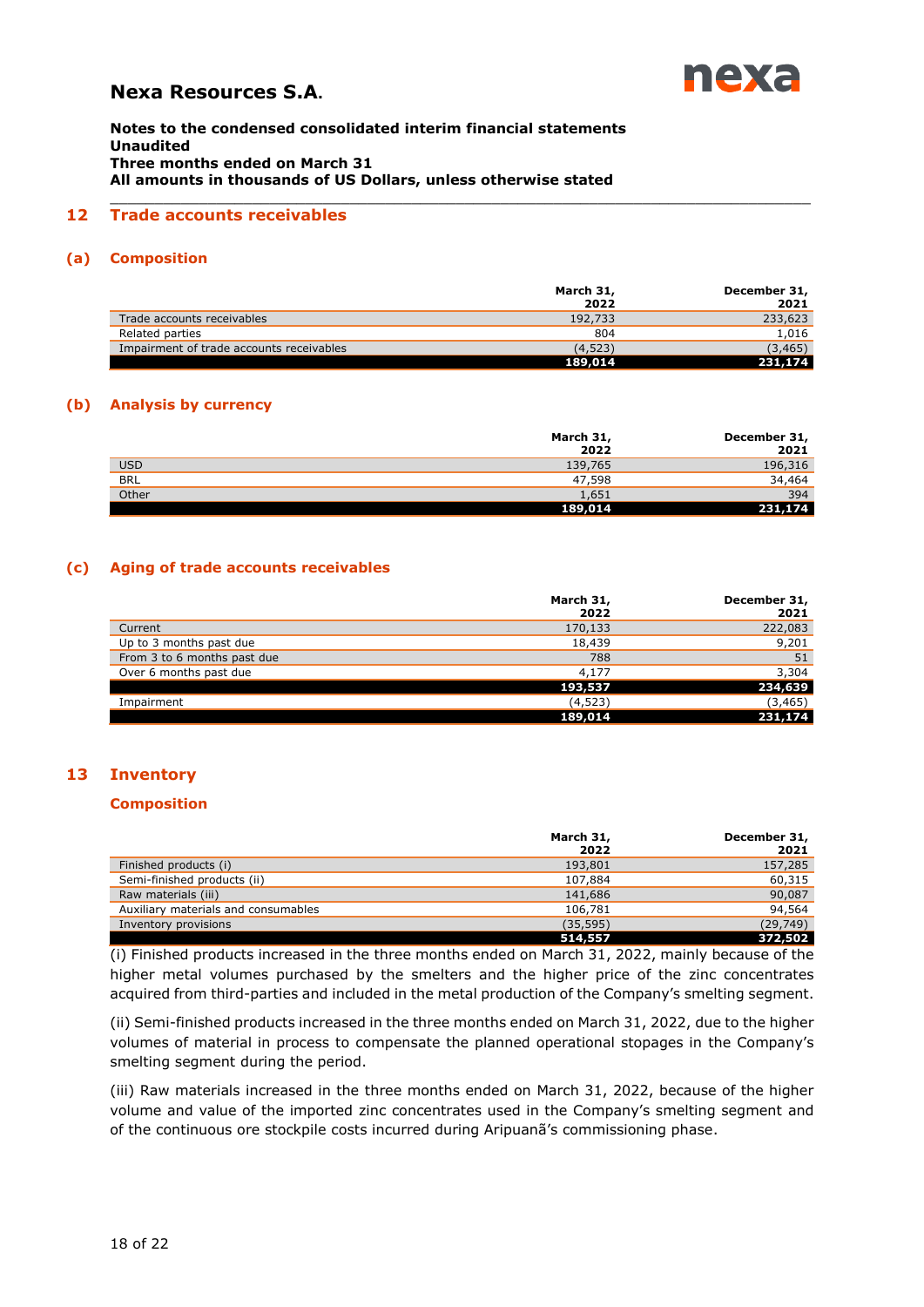

**Notes to the condensed consolidated interim financial statements Unaudited Three months ended on March 31 All amounts in thousands of US Dollars, unless otherwise stated**

#### **14 Property, plant and equipment**

#### **(a) Changes in the three months ended on March 31**

|                                                       |                      |                                            |                                                        |                                    |                          |                          | 2022          | 2021         |
|-------------------------------------------------------|----------------------|--------------------------------------------|--------------------------------------------------------|------------------------------------|--------------------------|--------------------------|---------------|--------------|
|                                                       | Dam and<br>buildings | Machinery,<br>equipment,<br>and facilities | <b>Assets and</b><br>projects<br>under<br>construction | Asset<br>retirement<br>obligations | Mining<br>projects (iii) | Other                    | <b>Total</b>  | <b>Total</b> |
| Balance at the beginning of the period                |                      |                                            |                                                        |                                    |                          |                          |               |              |
| Cost                                                  | 1,054,413            | 2,330,748                                  | 874,776                                                | 202,242                            | 181,528                  | 35,266                   | 4,678,973     | 4,520,321    |
| Accumulated depreciation and impairment               | (615, 428)           | (1,763,377)                                | (62, 681)                                              | (118, 439)                         | (16, 291)                | (15,027)                 | (2, 591, 243) | (2,622,025)  |
| Net balance at the beginning of the period            | 438,985              | 567,371                                    | 812,095                                                | 83,803                             | 165,237                  | 20,239                   | 2,087,730     | 1,898,296    |
| Reclassification (i)                                  | ٠                    | $\overline{\phantom{a}}$                   |                                                        | $\overline{\phantom{m}}$           |                          | $\overline{\phantom{a}}$ |               | (31, 851)    |
| Net balance at the beginning of the period - adjusted | 438,985              | 567,371                                    | 812,095                                                | 83,803                             | 165,237                  | 20,239                   | 2,087,730     | 1,866,445    |
| Additions (ii)                                        | 117                  | 84                                         | 82,538                                                 |                                    | 479                      | 55                       | 83,273        | 83,955       |
| Disposals and write-offs                              | (27)                 | (197)                                      | (14)                                                   |                                    |                          | (58)                     | (296)         | (3,289)      |
| Depreciation                                          | (14, 416)            | (26, 992)                                  |                                                        | (1, 387)                           | (540)                    | (241)                    | (43, 576)     | (40, 942)    |
| Foreign exchange effects                              | 43,702               | 59,215                                     | 114,563                                                | 8,657                              | 3,190                    | 2,194                    | 231,521       | (94, 480)    |
| <b>Transfers</b>                                      | 30,313               | 24,236                                     | (56, 227)                                              |                                    | 1,318                    | 160                      | (200)         | (282)        |
| Remeasurement of asset retirement obligations         | $\sim$               | $\overline{\phantom{a}}$                   |                                                        | (5,520)                            |                          | $\overline{\phantom{a}}$ | (5,520)       | (8,303)      |
| Balance at the end of the period                      | 498,674              | 623,717                                    | 952,955                                                | 85,553                             | 169,684                  | 22,349                   | 2,352,932     | 1,803,104    |
| Cost                                                  | 1,154,420            | 2,454,348                                  | 1,017,376                                              | 208,905                            | 186,037                  | 38,855                   | 5,059,941     | 4,337,208    |
| Accumulated depreciation and impairment               | (655, 746)           | (1,830,631)                                | (64, 421)                                              | (123, 352)                         | (16, 353)                | (16, 506)                | (2,707,009)   | (2,534,104)  |
| Balance at the end of the period                      | 498,674              | 623,717                                    | 952,955                                                | 85,553                             | 169,684                  | 22,349                   | 2,352,932     | 1,803,104    |
| Average annual depreciation rates %                   | 4                    |                                            |                                                        | <b>UoP</b>                         | <b>UoP</b>               |                          |               |              |

 $\Box \Box \Box \Box \Box \Box \Box \Box \Box$  . The set of the set of the set of the set of the set of the set of the set of the set of the set of the set of the set of the set of the set of the set of the set of the set of the set of the set of

<span id="page-18-0"></span>(i) Reclassification of USD 31,851 from Mining projects to Intangible assets (Rights to use natural resources), as explained in note 15.

(ii) Additions include capitalized borrowing costs on Assets and projects under construction in the amount of USD 5,431 for the period ended on March 31, 2022 (March 31, 2021: USD 3,703).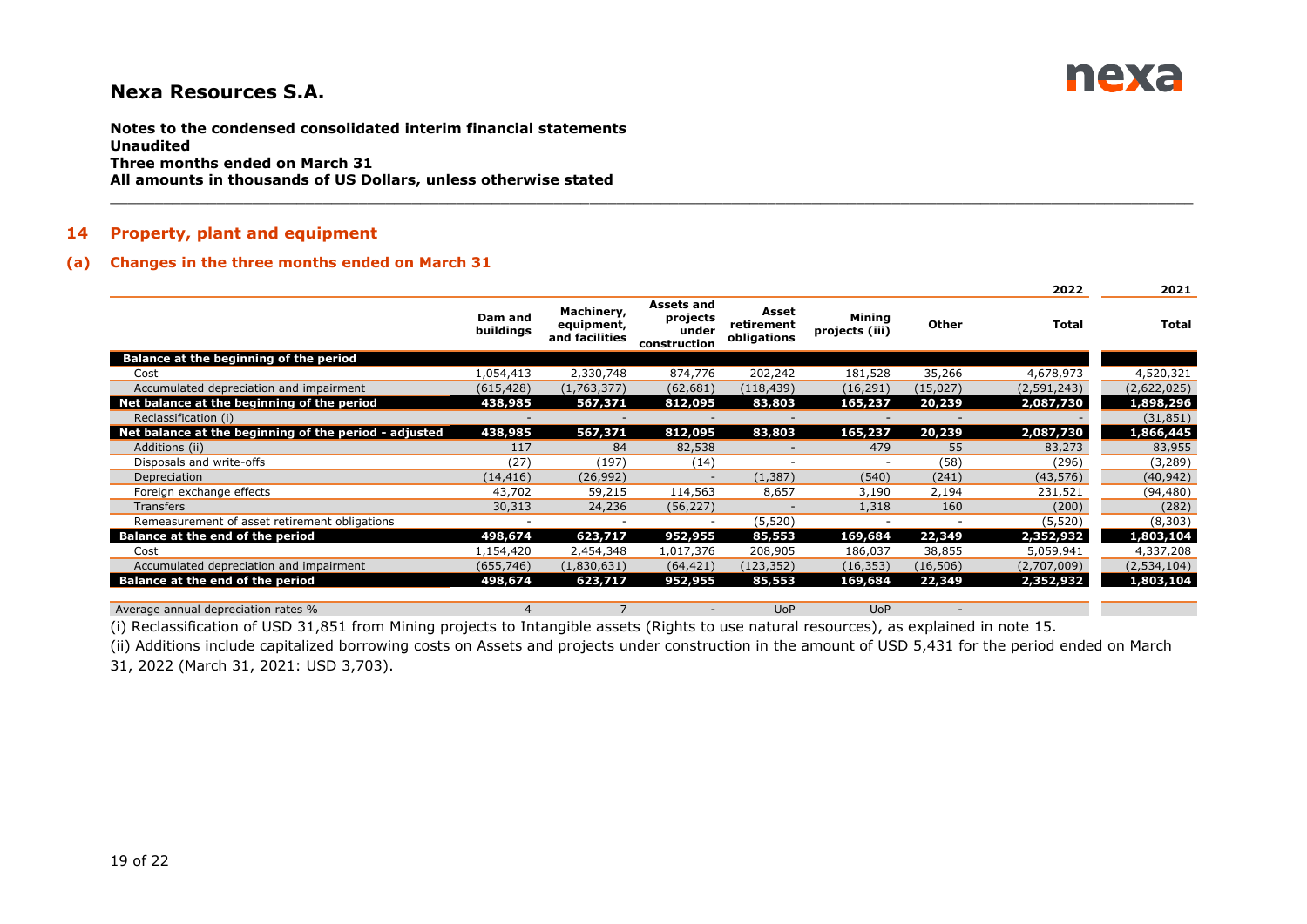

**Notes to the condensed consolidated interim financial statements Unaudited Three months ended on March 31 All amounts in thousands of US Dollars, unless otherwise stated**

### **15 Intangible assets**

#### **(a) Changes in the three months ended on March 31**

|                                                          |            |                                              |           | 2022         | 2021         |
|----------------------------------------------------------|------------|----------------------------------------------|-----------|--------------|--------------|
|                                                          | Goodwill   | <b>Rights to</b><br>use natural<br>resources | Other     | <b>Total</b> | <b>Total</b> |
| Balance at the beginning of the period                   |            |                                              |           |              |              |
| Cost                                                     | 673,570    | 1,791,643                                    | 72,414    | 2,537,627    | 2,392,388    |
| Accumulated amortization and<br>impairment               | (267, 342) | (1, 179, 373)                                | (34, 141) | (1,480,856)  | (1,315,983)  |
| Net balance at the beginning of the<br>period            | 406,228    | 612,270                                      | 38,273    | 1,056,771    | 1,076,405    |
| Reclassification (i)                                     | ۰          |                                              |           |              | 31,851       |
| Net balance at the beginning of the<br>period - adjusted | 406,228    | 612,270                                      | 38,273    | 1,056,771    | 1,108,256    |
| Additions (ii)                                           |            | 46,100                                       | 194       | 46,294       |              |
| Amortization                                             |            | (18, 548)                                    | (1, 287)  | (19, 835)    | (15, 439)    |
| Foreign exchange effects                                 | 497        | 1,418                                        | 5,775     | 7,690        | (2,649)      |
| <b>Transfers</b>                                         |            | 193                                          |           | 200          | 282          |
| Balance at the end of the period                         | 406,725    | 641,433                                      | 42,962    | 1,091,120    | 1,090,450    |
| Cost                                                     | 674,067    | 1,840,138                                    | 83,989    | 2,598,194    | 2,514,615    |
| Accumulated amortization and<br>impairment               | (267,342)  | (1, 198, 705)                                | (41, 027) | (1,507,074)  | (1,424,165)  |
| <b>Balance at the end of the period</b>                  | 406,725    | 641,433                                      | 42,962    | 1,091,120    | 1,090,450    |
| Average annual depreciation rates %                      | ٠          | <b>UoP</b>                                   | -         |              |              |

<span id="page-19-0"></span>\_\_\_\_\_\_\_\_\_\_\_\_\_\_\_\_\_\_\_\_\_\_\_\_\_\_\_\_\_\_\_\_\_\_\_\_\_\_\_\_\_\_\_\_\_\_\_\_\_\_\_\_\_\_\_\_\_\_\_\_\_\_\_\_\_\_\_\_\_\_\_\_\_\_\_\_\_\_\_

(i) The Company identified USD 31,851 of legal mining rights that were being classified as Mining projects within Property, Plant and Equipment, instead of as Rights to use natural resources within Intangible assets. Given the nature of this reclassification, only between Property, Plant and Equipment and Intangible assets, the Company made an out-of-period adjustment, to account for the correct classification of those legal mining rights at the beginning of 2021.

(ii) On January 25, 2022, the Company signed an offtake agreement to sell 100% of the copper concentrate produced by Aripuanã. As explained in note 1 (b), this agreement replaced the obligation of future royalty payments arising from the acquisition of mining rights obtained by the Company for the Airpuanã project. Then, the fair value of this agreement on its inception date, in the amount of USD 46,100, was recognized as Rights to use natural resources within Intangible assets and will be amortized during the life of the mine by units of production method ("UoP").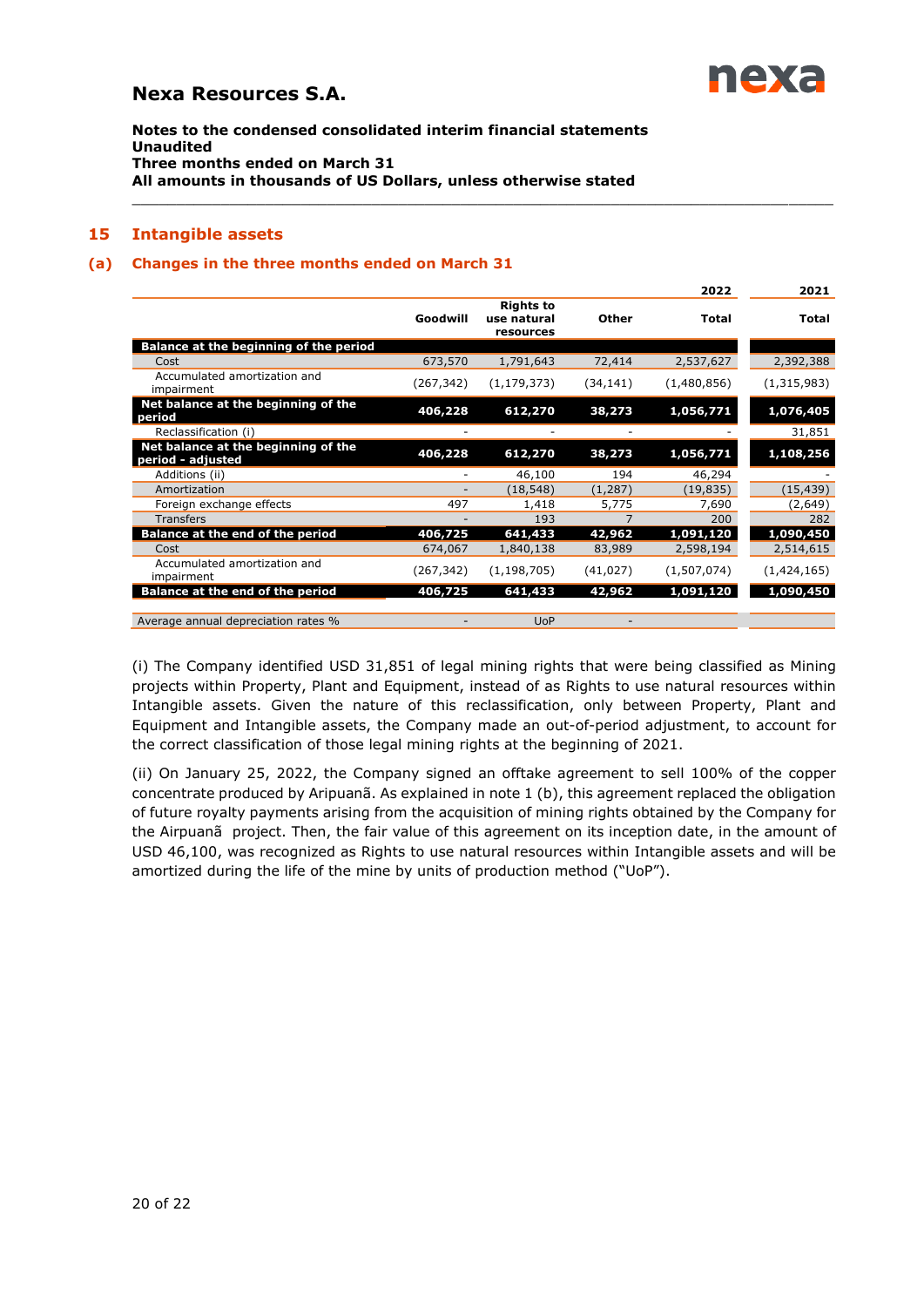

**Notes to the condensed consolidated interim financial statements Unaudited Three months ended on March 31 All amounts in thousands of US Dollars, unless otherwise stated**

## **16 Loans and financings**

## **(a) Composition**

|                                  |                                                            |                |             | March 31,<br>2022 | December 31,<br>2021 |
|----------------------------------|------------------------------------------------------------|----------------|-------------|-------------------|----------------------|
| <b>Type</b>                      | Average interest rate                                      | <b>Current</b> | Non-current | <b>Total</b>      | <b>Total</b>         |
| Eurobonds - USD                  | Fixed $+ 5.84$ %                                           | 19,928         | 1,190,323   | 1,210,251         | 1,338,334            |
| <b>BNDES</b>                     | $TJLP + 2.82 %$<br>SELIC + 3.10 %<br>TLP - IPCA + 5.46 $%$ | 21,813         | 227,568     | 249,381           | 215,801              |
| Export credit notes              | $LIBOR + 1.54 %$<br>134.20 % CDI<br>$SOFR + 2.5%$          | 665            | 232,684     | 233,349           | 135,077              |
| Debentures                       | 107.5 % CDI                                                | 5,833          |             | 5,833             | 4,916                |
| Other                            |                                                            | 1,688          | 3,908       | 5,596             | 5,187                |
|                                  |                                                            | 49,927         | 1,654,483   | 1,704,410         | 1,699,315            |
| (principal)                      | Current portion of long-term loans and financings          | 23,998         |             |                   |                      |
| Interest on loans and financings |                                                            | 25,929         |             |                   |                      |
|                                  |                                                            |                |             |                   |                      |

<span id="page-20-0"></span>\_\_\_\_\_\_\_\_\_\_\_\_\_\_\_\_\_\_\_\_\_\_\_\_\_\_\_\_\_\_\_\_\_\_\_\_\_\_\_\_\_\_\_\_\_\_\_\_\_\_\_\_\_\_\_\_\_\_\_\_\_\_\_\_\_\_\_\_\_\_\_\_\_\_\_\_\_\_\_

### **(b) Changes in the three months ended on March 31**

|                                                                                                       | March 31, 2022 | March 31, 2021 |
|-------------------------------------------------------------------------------------------------------|----------------|----------------|
| Balance at the beginning of the period                                                                | 1,699,315      | 2,024,314      |
| New loans and financings $-$ note $1(d)$                                                              | 90,000         |                |
| Payments of loans and financings                                                                      | (4,739)        | (47, 204)      |
| Bonds repurchase (i)                                                                                  | (128,470)      |                |
| Foreign exchange effects                                                                              | 48,595         | (36, 474)      |
| Changes in fair value of financing liabilities related to changes in the Company's<br>own credit risk | 487            | 1,332          |
| Fair value of loans and financings - note 7                                                           | 433            | (8, 875)       |
| Interest accrual                                                                                      | 28,818         | 28,246         |
| Interest paid on loans and financings                                                                 | (30, 739)      | (35, 493)      |
| Amortization of debt issue costs                                                                      | 710            |                |
| Balance at the end of the period                                                                      | 1,704,410      | 1,925,846      |

(i) On March 28, 2022, the Company completed an early redemption and cancellation of all outstanding 4.625% Senior Notes due 2023. Holders of the 2023 Notes tendered an aggregate principal amount of USD 128,470. In this transaction, the Company also paid an amount of USD 2,971 of accrued interest and USD 3,277 of premium paid over the notes, which was recognized in Net financial results (note 7).

## **(c) Maturity profile**

|                     |        |         |          |                          |                          |                 | March 31, 2022 |
|---------------------|--------|---------|----------|--------------------------|--------------------------|-----------------|----------------|
|                     | 2022   | 2023    | 2024     | 2025                     | 2026                     | As from<br>2027 | <b>Total</b>   |
| Eurobonds - USD     | 20,440 | (2,071) | (2, 134) | (2,200)                  | (2,270)                  | 1,198,486       | 1,210,251      |
| <b>BNDES</b>        | 16,579 | 25,375  | 26,493   | 25,408                   | 22,759                   | 132,767         | 249,381        |
| Export credit notes | 681    | (59)    | 89,444   | 53,283                   | $\overline{\phantom{a}}$ | 90,000          | 233,349        |
| <b>Debentures</b>   | 5,833  | -       |          | $\overline{\phantom{a}}$ | $\overline{\phantom{a}}$ |                 | 5,833          |
| Other               | 1,328  | 502     | 42       | 532                      | 532                      | 2,660           | 5,596          |
|                     | 44,861 | 23,747  | 113,845  | 77,023                   | 21,021                   | 1,423,913       | 1,704,410      |

(i) The negative balances refer to related funding costs (fees) amortization.